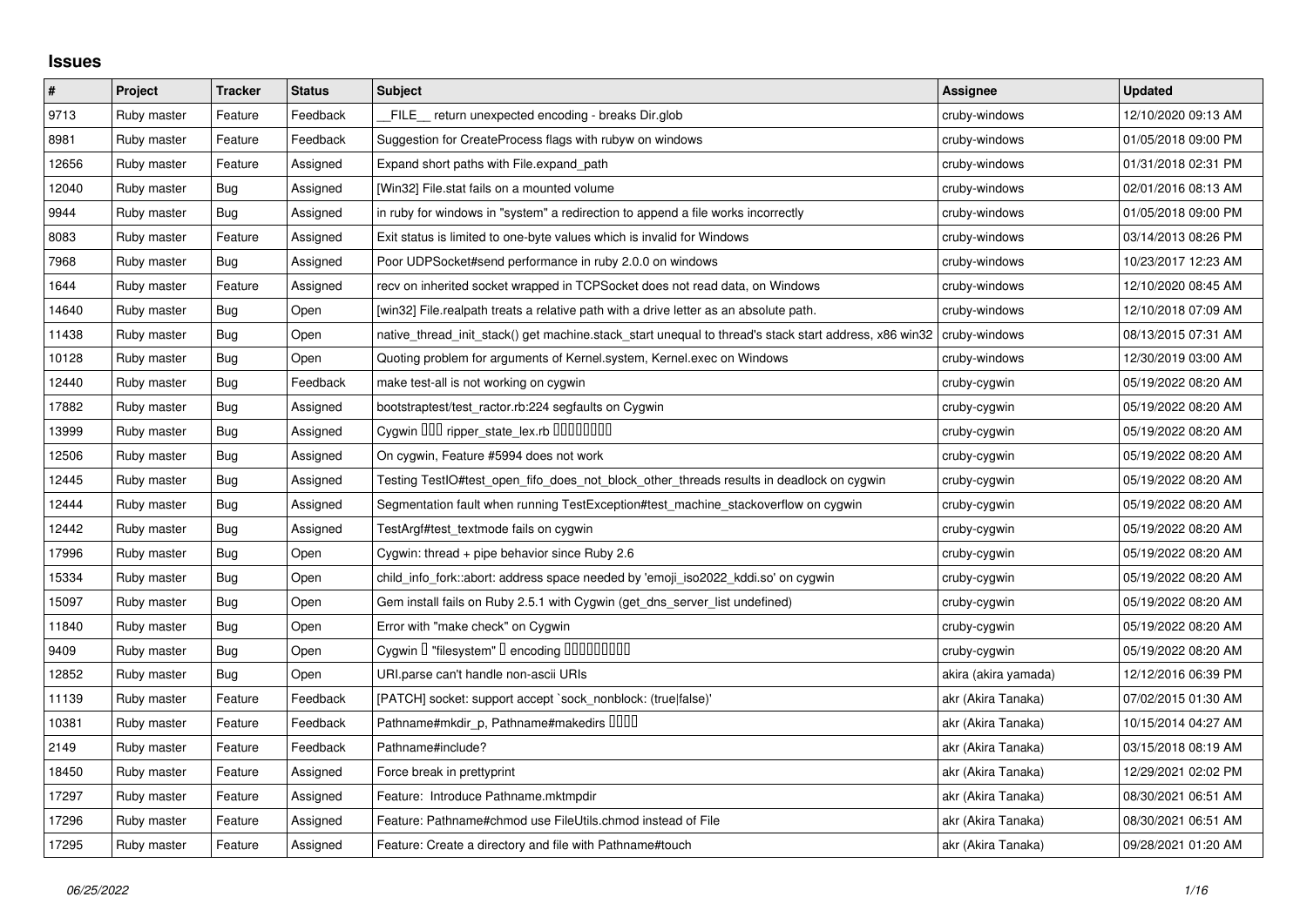| #     | Project     | <b>Tracker</b> | <b>Status</b> | Subject                                                                                     | <b>Assignee</b>                     | <b>Updated</b>      |
|-------|-------------|----------------|---------------|---------------------------------------------------------------------------------------------|-------------------------------------|---------------------|
| 17294 | Ruby master | Feature        | Assigned      | Feature: Allow method chaining with Pathname#mkpath Pathname#rmtree                         | akr (Akira Tanaka)                  | 08/30/2021 06:52 AM |
| 16937 | Ruby master | Feature        | Assigned      | Add DNS over HTTP to Resolv                                                                 | akr (Akira Tanaka)                  | 12/10/2020 09:15 AM |
| 14922 | Ruby master | Feature        | Assigned      | Resolv getaddresses ignores AAAA records for IPv6                                           | akr (Akira Tanaka)                  | 11/13/2020 04:01 AM |
| 14066 | Ruby master | Feature        | Assigned      | Add CAA DNS RR on Resolv                                                                    | akr (Akira Tanaka)                  | 11/10/2017 06:50 AM |
| 13513 | Ruby master | Bug            | Assigned      | Resolv::DNS::Message.decode hangs after detecting truncation in UDP messages                | akr (Akira Tanaka)                  | 03/08/2021 11:35 PM |
| 13047 | Ruby master | Feature        | Assigned      | Use String literal instead of `String#+` for multiline pretty-printing of multiline strings | akr (Akira Tanaka)                  | 02/22/2017 07:09 AM |
| 12497 | Ruby master | Feature        | Assigned      | GMP version of divmod may be slower                                                         | akr (Akira Tanaka)                  | 08/10/2016 03:11 AM |
| 11322 | Ruby master | Feature        | Assigned      | OpenUri: RuntimeError: HTTP redirection loop                                                | akr (Akira Tanaka)                  | 11/13/2020 03:52 AM |
| 10637 | Ruby master | Feature        | Assigned      | Puppet orchestration on vagrant fails with Error: Non-HTTP proxy URI                        | akr (Akira Tanaka)                  | 09/23/2020 10:23 PM |
| 10459 | Ruby master | Feature        | Assigned      | [PATCH] rfc3339 method for Time                                                             | akr (Akira Tanaka)                  | 05/21/2015 08:14 AM |
| 10129 | Ruby master | Feature        | Assigned      | More descriptive error message for failed net/http requests                                 | akr (Akira Tanaka)                  | 01/05/2018 09:01 PM |
| 8445  | Ruby master | <b>Bug</b>     | Assigned      | IO.open and IO#set_enconding does not support :fallback option                              | akr (Akira Tanaka)                  | 06/14/2022 06:02 AM |
| 7412  | Ruby master | Feature        | Assigned      | Pathname#relative_path_from does not support mixed directory separators on windows          | akr (Akira Tanaka)                  | 01/05/2018 09:00 PM |
| 7362  | Ruby master | Feature        | Assigned      | Adding Pathname#start_with?                                                                 | akr (Akira Tanaka)                  | 12/25/2017 06:15 PM |
| 3608  | Ruby master | Feature        | Assigned      | Enhancing Pathname#each_child to be lazy                                                    | akr (Akira Tanaka)                  | 12/25/2017 06:14 PM |
| 18654 | Ruby master | Feature        | Open          | Enhancements to prettyprint                                                                 | akr (Akira Tanaka)                  | 05/12/2022 01:44 PM |
| 18651 | Ruby master | Bug            | Open          | oob access in CP51932 -> CP50220 transcoder                                                 | akr (Akira Tanaka)                  | 03/23/2022 01:17 PM |
| 17569 | Ruby master | Misc           | Open          | uri` lib maintainership                                                                     | akr (Akira Tanaka)                  | 01/23/2021 10:42 AM |
| 17473 | Ruby master | Feature        | Open          | Make Pathname to embedded class of Ruby                                                     | akr (Akira Tanaka)                  | 01/07/2022 09:25 AM |
| 17173 | Ruby master | Feature        | Open          | open-uri I ciphers IIIIIII                                                                  | akr (Akira Tanaka)                  | 09/25/2020 09:17 AM |
| 17154 | Ruby master | Misc           | Open          | Update Pathname Documentation to Clarify Expected Behavior                                  | akr (Akira Tanaka)                  | 09/05/2020 01:18 PM |
| 16985 | Ruby master | Feature        | Open          | Improve `pp` for `Hash` and `String`                                                        | akr (Akira Tanaka)                  | 06/26/2020 09:51 AM |
| 13385 | Ruby master | Feature        | Open          | [PATCH] Make Resolv::DNS::Name validation similar to host and dig commands                  | akr (Akira Tanaka)                  | 06/16/2017 08:04 AM |
| 11312 | Ruby master | Feature        | Open          | Add Resolv::DNS::Resource::IN::SPF                                                          | akr (Akira Tanaka)                  | 07/01/2015 03:26 AM |
| 10580 | Ruby master | <b>Bug</b>     | Open          | TestProcess#test_deadlock_by_signal_at_forking fails on ARM                                 | akr (Akira Tanaka)                  | 12/30/2019 03:00 AM |
| 18459 | Ruby master | Feature        | Assigned      | IRB autocomplete dropdown colour options                                                    | aycabta (aycabta.)                  | 01/05/2022 02:15 AM |
| 15371 | Ruby master | Feature        | Assigned      | <b>IRB with ARGV</b>                                                                        | aycabta (aycabta .)                 | 02/14/2020 11:35 AM |
| 14917 | Ruby master | Misc           | Assigned      | Add RDoc documents to tar ball                                                              | aycabta (aycabta.)                  | 07/21/2018 09:29 AM |
| 13604 | Ruby master | Feature        | Assigned      | Exposing alternative interface of readline                                                  | aycabta (aycabta.)                  | 01/20/2020 05:34 AM |
| 9507  | Ruby master | Bug            | Open          | Ruby 2.1.0 is broken on ARMv5: tried to create Proc object without a block                  | charliesome (Charlie<br>Somerville) | 01/05/2018 09:00 PM |
| 10065 | Ruby master | Feature        | Feedback      | Make `gem env` command output valid YAML                                                    | drbrain (Eric Hodel)                | 07/20/2014 10:54 PM |
| 18337 | Ruby master | Bug            | Assigned      | Ruby allows zero-width characters in identifiers                                            | duerst (Martin Dürst)               | 11/24/2021 09:13 AM |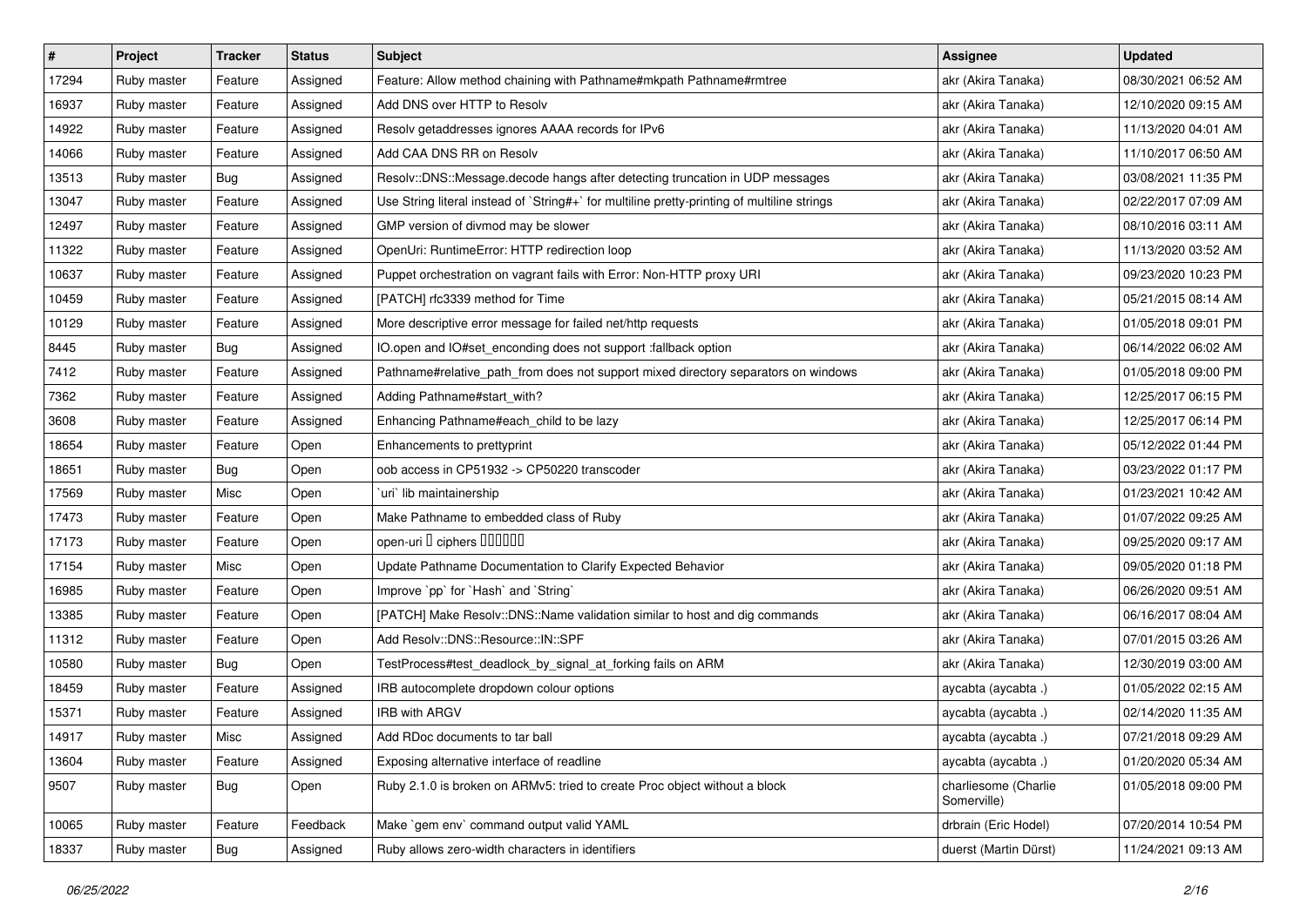| #     | Project     | <b>Tracker</b> | <b>Status</b> | Subject                                                                                                                                                             | Assignee                          | <b>Updated</b>      |
|-------|-------------|----------------|---------------|---------------------------------------------------------------------------------------------------------------------------------------------------------------------|-----------------------------------|---------------------|
| 16842 | Ruby master | <b>Bug</b>     | Assigned      | inspect` prints the UTF-8 character U+0085 (NEXT LINE) verbatim even though it is not printable                                                                     | duerst (Martin Dürst)             | 02/26/2021 05:43 AM |
| 13671 | Ruby master | <b>Bug</b>     | Assigned      | Regexp with lookbehind and case-insensitivity raises RegexpError only on strings with certain<br>characters                                                         | duerst (Martin Dürst)             | 11/30/2021 04:42 AM |
| 6351  | Ruby master | <b>Bug</b>     | Assigned      | transcode table generator does not support multi characters of Unicode                                                                                              | duerst (Martin Dürst)             | 12/25/2017 06:15 PM |
| 18639 | Ruby master | Feature        | Open          | Update Unicode data to Unicode Version 15.0.0                                                                                                                       | duerst (Martin Dürst)             | 03/22/2022 07:38 PM |
| 18601 | Ruby master | Bug            | Open          | Invalid byte sequences in Big5 encodings                                                                                                                            | duerst (Martin Dürst)             | 02/23/2022 07:59 AM |
| 17400 | Ruby master | <b>Bug</b>     | Open          | Incorrect character downcase for Greek Sigma                                                                                                                        | duerst (Martin Dürst)             | 12/17/2020 06:56 AM |
| 7742  | Ruby master | <b>Bug</b>     | Open          | System encoding (Windows-1258) is not recognized by Ruby to convert back to UTF-8                                                                                   | duerst (Martin Dürst)             | 12/25/2017 06:15 PM |
| 15628 | Ruby master | Feature        | Assigned      | init_inetsock_internal should fallback to IPv4 if IPv6 is unreachable                                                                                               | Glass_saga (Masaki<br>Matsushita) | 09/25/2020 05:42 AM |
| 7148  | Ruby master | Feature        | Assigned      | Improved Tempfile w/o DelegateClass                                                                                                                                 | Glass_saga (Masaki<br>Matsushita) | 03/27/2019 09:51 AM |
| 2631  | Ruby master | Feature        | Assigned      | Allow IO#reopen to take a block                                                                                                                                     | Glass_saga (Masaki<br>Matsushita) | 05/24/2018 01:22 PM |
| 17525 | Ruby master | Feature        | Open          | Implement Happy Eyeballs Version 2 (RFC8305) in Socket.tcp                                                                                                          | Glass_saga (Masaki<br>Matsushita) | 06/16/2022 01:08 AM |
| 16476 | Ruby master | Feature        | Open          | Socket.getaddrinfo cannot be interrupted by Timeout.timeout                                                                                                         | Glass_saga (Masaki<br>Matsushita) | 06/16/2022 01:08 AM |
| 13696 | Ruby master | Feature        | Open          | Add exchange and noreplace options to File.rename                                                                                                                   | Glass_saga (Masaki<br>Matsushita) | 12/01/2017 04:34 PM |
| 15408 | Ruby master | Feature        | Open          | Deprecate object id and id2ref                                                                                                                                      | headius (Charles Nutter)          | 03/19/2019 04:02 PM |
| 16013 | Ruby master | Misc           | Feedback      | Bundler                                                                                                                                                             | hsbt (Hiroshi SHIBATA)            | 10/17/2019 05:20 PM |
| 15486 | Ruby master | Misc           | Feedback      | Default gems README.md                                                                                                                                              | hsbt (Hiroshi SHIBATA)            | 03/11/2019 12:19 PM |
| 10213 | Ruby master | <b>Bug</b>     | Feedback      | bundled gems ignored by make install                                                                                                                                | hsbt (Hiroshi SHIBATA)            | 06/10/2022 09:55 AM |
| 18790 | Ruby master | <b>Bug</b>     | Assigned      | cannot load such file -- digest (LoadError)                                                                                                                         | hsbt (Hiroshi SHIBATA)            | 06/06/2022 12:41 AM |
| 18571 | Ruby master | Feature        | Assigned      | Removed the bundled sources from release package after Ruby 3.2                                                                                                     | hsbt (Hiroshi SHIBATA)            | 03/28/2022 06:23 AM |
| 18381 | Ruby master | Bug            | Assigned      | Default vs Bundled gems                                                                                                                                             | hsbt (Hiroshi SHIBATA)            | 12/15/2021 11:09 AM |
| 18355 | Ruby master | Bug            | Assigned      | require("pathname") within rack application chnages behaviors of Pathname methods, such as<br>absolute?(), when there are two versions of 'pathname' gem installed. | hsbt (Hiroshi SHIBATA)            | 11/30/2021 08:01 AM |
| 18169 | Ruby master | Bug            | Assigned      | Local copies of gemified libraries are being released out of sync with their gems                                                                                   | hsbt (Hiroshi SHIBATA)            | 02/25/2022 05:40 PM |
| 16963 | Ruby master | Feature        | Assigned      | Remove English.rb from Ruby 2.8/3.0                                                                                                                                 | hsbt (Hiroshi SHIBATA)            | 06/19/2020 09:48 AM |
| 16951 | Ruby master | <b>Bug</b>     | Assigned      | Consistently referer dependencies                                                                                                                                   | hsbt (Hiroshi SHIBATA)            | 06/17/2021 06:15 AM |
| 16012 | Ruby master | Feature        | Assigned      | Add a (small) test-install suite?                                                                                                                                   | hsbt (Hiroshi SHIBATA)            | 07/30/2019 08:13 AM |
| 15550 | Ruby master | <b>Bug</b>     | Assigned      | Windows - gem bin files - can't run from bash shell                                                                                                                 | hsbt (Hiroshi SHIBATA)            | 03/20/2019 01:05 AM |
| 15487 | Ruby master | Misc           | Assigned      | Clarify default gems maintanance policy                                                                                                                             | hsbt (Hiroshi SHIBATA)            | 12/30/2018 08:42 PM |
| 14737 | Ruby master | Feature        | Assigned      | Split default gems into separate directory structure                                                                                                                | hsbt (Hiroshi SHIBATA)            | 09/02/2020 06:00 PM |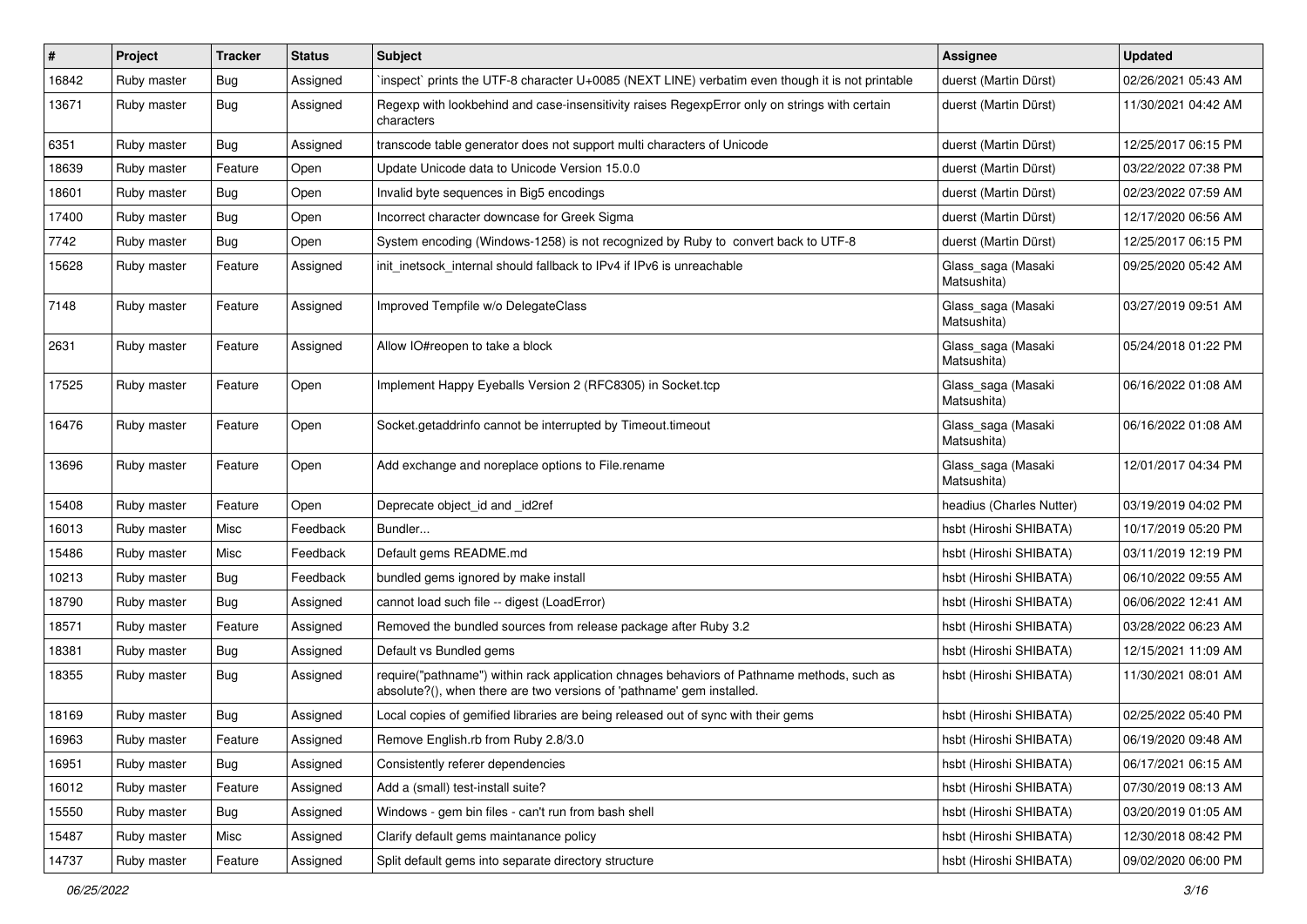| $\pmb{\#}$ | Project     | <b>Tracker</b> | <b>Status</b> | Subject                                                                                                                 | <b>Assignee</b>             | <b>Updated</b>      |
|------------|-------------|----------------|---------------|-------------------------------------------------------------------------------------------------------------------------|-----------------------------|---------------------|
| 14679      | Ruby master | <b>Bug</b>     | Assigned      | StdLib gems should properly specify their dependencies                                                                  | hsbt (Hiroshi SHIBATA)      | 04/11/2018 01:14 PM |
| 13534      | Ruby master | Feature        | Assigned      | Checking installation results of default gems                                                                           | hsbt (Hiroshi SHIBATA)      | 07/26/2018 02:16 AM |
| 13508      | Ruby master | Feature        | Assigned      | How remove/refactor code related mathn library.                                                                         | hsbt (Hiroshi SHIBATA)      | 12/25/2017 06:15 PM |
| 12639      | Ruby master | Feature        | Assigned      | Speed up require in RubyGems by 5x                                                                                      | hsbt (Hiroshi SHIBATA)      | 07/26/2018 02:12 AM |
| 10919      | Ruby master | Bug            | Assigned      | [gem install] installs multipe platforms                                                                                | hsbt (Hiroshi SHIBATA)      | 07/30/2019 07:44 AM |
| 9366       | Ruby master | <b>Bug</b>     | Assigned      | 'make -j32 check TESTS=-j32" occasionally fails on rubygems/specification                                               | hsbt (Hiroshi SHIBATA)      | 07/26/2018 02:13 AM |
| 6590       | Ruby master | Feature        | Assigned      | Dealing with bigdecimal, etc gems in JRuby                                                                              | hsbt (Hiroshi SHIBATA)      | 05/15/2019 08:33 PM |
| 5617       | Ruby master | Feature        | Assigned      | Allow install RubyGems into dediceted directory                                                                         | hsbt (Hiroshi SHIBATA)      | 05/16/2018 09:15 AM |
| 18666      | Ruby master | Bug            | Open          | No rule to make target 'yaml/yaml.h', needed by 'api.o'                                                                 | hsbt (Hiroshi SHIBATA)      | 03/29/2022 11:17 AM |
| 18614      | Ruby master | Bug            | Open          | Error (busy loop) in<br>TestGemCommandsSetupCommand#test_destdir_flag_does_not_try_to_write_to_the_default_gem_<br>home | hsbt (Hiroshi SHIBATA)      | 03/17/2022 01:03 AM |
| 18567      | Ruby master | Bug            | Open          | Depending on default gems in stdlib gems when not needed considered harmful                                             | hsbt (Hiroshi SHIBATA)      | 04/21/2022 04:45 PM |
| 18068      | Ruby master | Misc           | Open          | Silence LoadError only if it is for rubygems itself                                                                     | hsbt (Hiroshi SHIBATA)      | 08/08/2021 02:21 PM |
| 17664      | Ruby master | <b>Bug</b>     | Assigned      | Behavior of sockets changed in Ruby 3.0 to non-blocking                                                                 | ioquatix (Samuel Williams)  | 07/12/2021 10:28 AM |
| 595        | Ruby master | Bug            | Assigned      | Fiber ignores ensure clause                                                                                             | ioquatix (Samuel Williams)  | 12/29/2019 10:37 AM |
| 18818      | Ruby master | <b>Bug</b>     | Open          | SEGV (Fiber scheduler?)                                                                                                 | ioquatix (Samuel Williams)  | 06/06/2022 06:31 PM |
| 18810      | Ruby master | Bug            | Open          | Make `Kernel#p` interruptable.                                                                                          | ioquatix (Samuel Williams)  | 05/30/2022 12:44 AM |
| 18227      | Ruby master | Feature        | Open          | Static class initialization.                                                                                            | ioquatix (Samuel Williams)  | 09/29/2021 09:21 PM |
| 18036      | Ruby master | Bug            | Open          | Pthread fibers become invalid on fork - different from normal fibers.                                                   | ioquatix (Samuel Williams)  | 08/19/2021 07:05 AM |
| 13383      | Ruby master | Feature        | Open          | [PATCH] Module#source_location                                                                                          | ioquatix (Samuel Williams)  | 01/09/2020 05:16 AM |
| 17720      | Ruby master | Misc           | Assigned      | Cirrus CI to check non-x86_64 architecture cases by own machines                                                        | jaruga (Jun Aruga)          | 09/26/2021 10:24 AM |
| 18002      | Ruby master | Bug            | Open          | s390x: Tests failing without LC_ALL env                                                                                 | jaruga (Jun Aruga)          | 07/12/2021 04:30 PM |
| 16492      | Ruby master | <b>Bug</b>     | Open          | TestBugReporter#test_bug_reporter_add test failures                                                                     | jaruga (Jun Aruga)          | 08/24/2021 01:12 PM |
| 16188      | Ruby master | Misc           | Open          | What are the performance implications of the new keyword arguments in 2.7 and 3.0?                                      | jeremyevans0 (Jeremy Evans) | 11/27/2019 04:45 PM |
| 17008      | Ruby master | Bug            | Feedback      | JIT enabled on Windows can cause constant conhost pop-ups                                                               | k0kubun (Takashi Kokubun)   | 07/03/2020 08:29 PM |
| 15425      | Ruby master | Feature        | Feedback      | Store MJIT header into Ruby versioned directory.                                                                        | k0kubun (Takashi Kokubun)   | 10/07/2021 11:03 PM |
| 18808      | Ruby master | <b>Bug</b>     | Assigned      | Cannot compile ruby 3.1.2 on powerpc64le-linux without disabling the jit features                                       | k0kubun (Takashi Kokubun)   | 06/20/2022 10:40 AM |
| 18142      | Ruby master | <b>Bug</b>     | Assigned      | Segmentation fault with Ruby 3.0.2                                                                                      | k0kubun (Takashi Kokubun)   | 09/02/2021 07:43 AM |
| 16694      | Ruby master | Bug            | Assigned      | JIT vs hardened GCC with PCH                                                                                            | k0kubun (Takashi Kokubun)   | 02/02/2021 07:38 AM |
| 18277      | Ruby master | <b>Bug</b>     | Open          | buffer error (Zlib::BufError) in Zlib::Deflate#deflate when using MJIT                                                  | k0kubun (Takashi Kokubun)   | 01/05/2022 03:04 PM |
| 18058      | Ruby master | <b>Bug</b>     | Open          | 3.1.0-dev with MJIT enabled Zlib::BufError during `gem install`                                                         | k0kubun (Takashi Kokubun)   | 08/02/2021 08:31 PM |
| 17995      | Ruby master | <b>Bug</b>     | Open          | Slow down when mjit and Ractor are being used at same time                                                              | k0kubun (Takashi Kokubun)   | 06/11/2022 04:02 AM |
| 18811      | Ruby master | <b>Bug</b>     | Feedback      | PTY I/O not working on AIX 7.x                                                                                          | kanemoto (Yutaka Kanemoto)  | 06/07/2022 07:18 AM |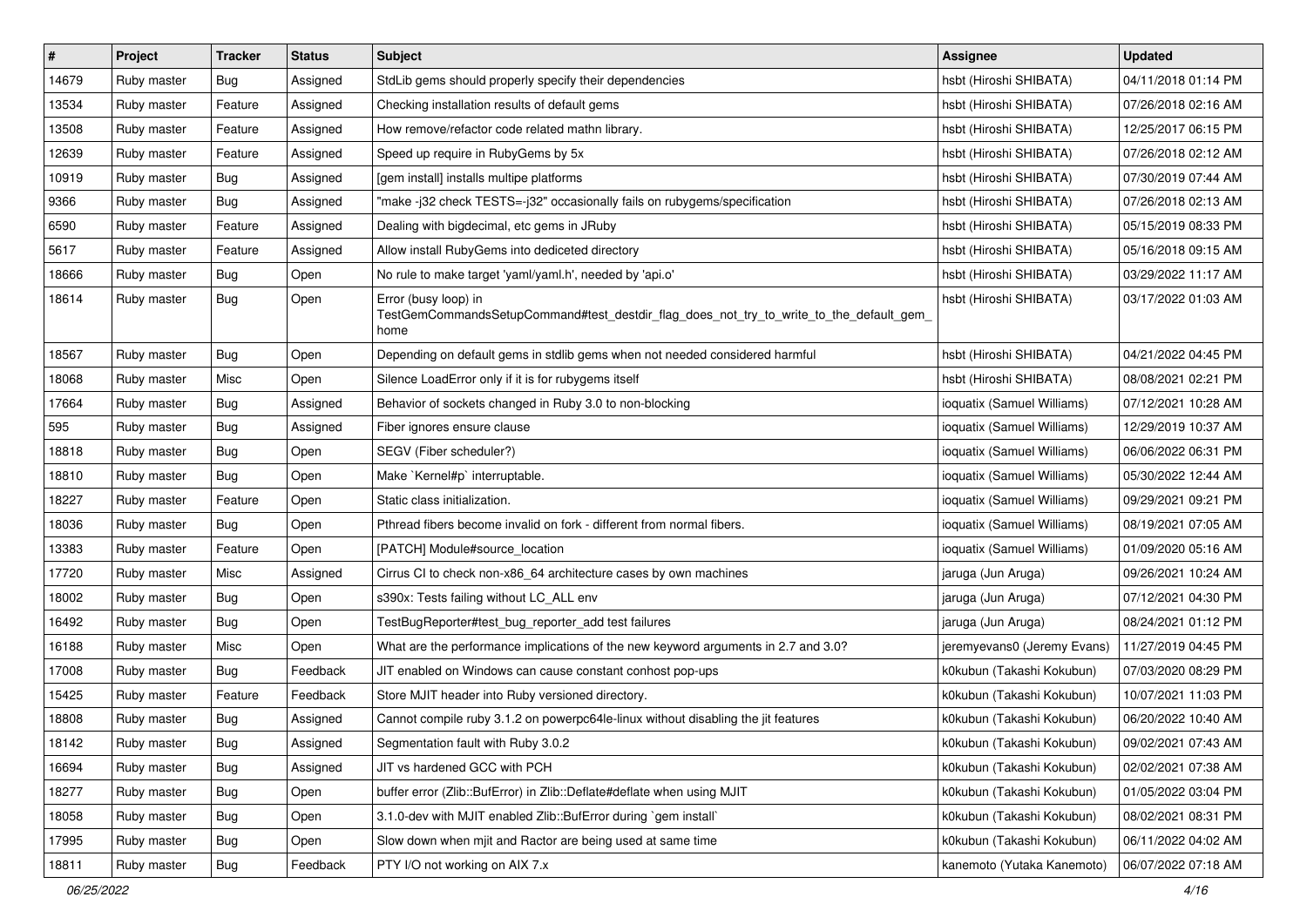| $\pmb{\#}$ | Project     | <b>Tracker</b> | <b>Status</b> | Subject                                                                                                  | <b>Assignee</b>            | <b>Updated</b>      |
|------------|-------------|----------------|---------------|----------------------------------------------------------------------------------------------------------|----------------------------|---------------------|
| 16185      | Ruby master | <b>Bug</b>     | Open          | basictest failure on AIX 6.1 for 64bit build                                                             | kanemoto (Yutaka Kanemoto) | 10/15/2019 12:05 AM |
| 18761      | Ruby master | Misc           | Open          | provide an example wasm project                                                                          | katei (Yuta Saito)         | 05/23/2022 11:01 AM |
| 18613      | Ruby master | Bug            | Feedback      | Voluntary wanted: Some signal-related tests fail on FreeBSD 13                                           | knu (Akinori MUSHA)        | 05/30/2022 01:43 AM |
| 14105      | Ruby master | Feature        | Feedback      | Introduce xor as alias for Set#^                                                                         | knu (Akinori MUSHA)        | 06/27/2018 10:56 AM |
| 13000      | Ruby master | Feature        | Feedback      | Implement Set#include? with Hash#include?                                                                | knu (Akinori MUSHA)        | 09/11/2020 08:18 PM |
| 8833       | Ruby master | Feature        | Feedback      | [PATCH] IPAddr#pred                                                                                      | knu (Akinori MUSHA)        | 10/21/2017 05:15 PM |
| 15281      | Ruby master | Feature        | Assigned      | Speed up Set#intersect with size check.                                                                  | knu (Akinori MUSHA)        | 08/11/2020 02:43 AM |
| 13610      | Ruby master | Feature        | Assigned      | IPAddr doesn't provide helpful methods to get the subnet or IP address                                   | knu (Akinori MUSHA)        | 10/20/2017 01:13 AM |
| 11531      | Ruby master | Bug            | Assigned      | IPAddr#== implements wrong logic                                                                         | knu (Akinori MUSHA)        | 12/29/2019 12:50 PM |
| 11527      | Ruby master | Feature        | Assigned      | IPAddr#mask_addr isn't a method                                                                          | knu (Akinori MUSHA)        | 11/07/2018 04:12 PM |
| 8047       | Ruby master | Feature        | Assigned      | IPAddr makes host address with netmask                                                                   | knu (Akinori MUSHA)        | 01/05/2018 09:00 PM |
| 3953       | Ruby master | Feature        | Assigned      | TCPSocket / UDPSocket do not accept IPAddr objects.                                                      | knu (Akinori MUSHA)        | 12/25/2017 06:14 PM |
| 17210      | Ruby master | Feature        | Open          | More readable and useful `Set#inspect`                                                                   | knu (Akinori MUSHA)        | 05/19/2021 10:12 PM |
| 16989      | Ruby master | Feature        | Open          | Sets: need $\Psi$                                                                                        | knu (Akinori MUSHA)        | 02/18/2022 02:57 AM |
| 15240      | Ruby master | Feature        | Open          | Set operations check for is_a?(Set), rather than allowing duck typing                                    | knu (Akinori MUSHA)        | 08/27/2019 08:12 PM |
| 11710      | Ruby master | Feature        | Open          | [PATCH] Replace Set#merge with Set#merge! and make Set#merge non-mutating.                               | knu (Akinori MUSHA)        | 11/18/2015 07:28 PM |
| 12607      | Ruby master | Feature        | Feedback      | Ruby needs an atomic integer                                                                             | ko1 (Koichi Sasada)        | 01/29/2021 12:28 PM |
| 11348      | Ruby master | Feature        | Feedback      | TracePoint API needs events for fiber's switching                                                        | ko1 (Koichi Sasada)        | 09/01/2015 09:12 AM |
| 10844      | Ruby master | Feature        | Feedback      | TracePoint API needs an event to inform about creating/removing a new frame without calling<br>something | ko1 (Koichi Sasada)        | 03/02/2015 06:38 PM |
| 8725       | Ruby master | Feature        | Feedback      | Possibility to get a signal handler without changing it                                                  | ko1 (Koichi Sasada)        | 12/25/2017 06:15 PM |
| 6602       | Ruby master | Feature        | Feedback      | Tail call optimization: enable by default?                                                               | ko1 (Koichi Sasada)        | 06/13/2020 01:31 AM |
| 18572      | Ruby master | <b>Bug</b>     | Assigned      | Performance regression when invoking refined methods                                                     | ko1 (Koichi Sasada)        | 02/10/2022 12:48 AM |
| 18464      | Ruby master | Bug            | Assigned      | RUBY_INTERNAL_EVENT_NEWOBJ tracepoint causes an interpreter crash when combined with<br>Ractors          | ko1 (Koichi Sasada)        | 06/08/2022 08:25 AM |
| 18024      | Ruby master | <b>Bug</b>     | Assigned      | Ractor crashes when connections are closed in multiple Ractors                                           | ko1 (Koichi Sasada)        | 12/14/2021 04:41 PM |
| 17998      | Ruby master | <b>Bug</b>     | Assigned      | ractor: process hanging (with ractors initialized, but not being used)                                   | ko1 (Koichi Sasada)        | 12/02/2021 08:17 PM |
| 17826      | Ruby master | <b>Bug</b>     | Assigned      | Ractor#take hangs if used in multiple Threads                                                            | ko1 (Koichi Sasada)        | 12/15/2021 01:30 PM |
| 17679      | Ruby master | <b>Bug</b>     | Assigned      | Ractor incoming channel can consume unlimited resources                                                  | ko1 (Koichi Sasada)        | 03/26/2021 09:16 AM |
| 17678      | Ruby master | Bug            | Assigned      | Ractors do not restart after fork                                                                        | ko1 (Koichi Sasada)        | 03/09/2021 12:42 AM |
| 17677      | Ruby master | <b>Bug</b>     | Assigned      | Ractor crashes fork when blocking                                                                        | ko1 (Koichi Sasada)        | 03/09/2021 12:42 AM |
| 17676      | Ruby master | Bug            | Assigned      | Accessing ENV from Ractor raises IsolationError                                                          | ko1 (Koichi Sasada)        | 03/09/2021 02:37 AM |
| 17593      | Ruby master | Feature        | Assigned      | load_iseq_eval should override the ISeq path                                                             | ko1 (Koichi Sasada)        | 02/16/2021 08:27 AM |
| 17516      | Ruby master | <b>Bug</b>     | Assigned      | forking in a ractor causes Ruby to crash                                                                 | ko1 (Koichi Sasada)        | 11/30/2021 05:26 AM |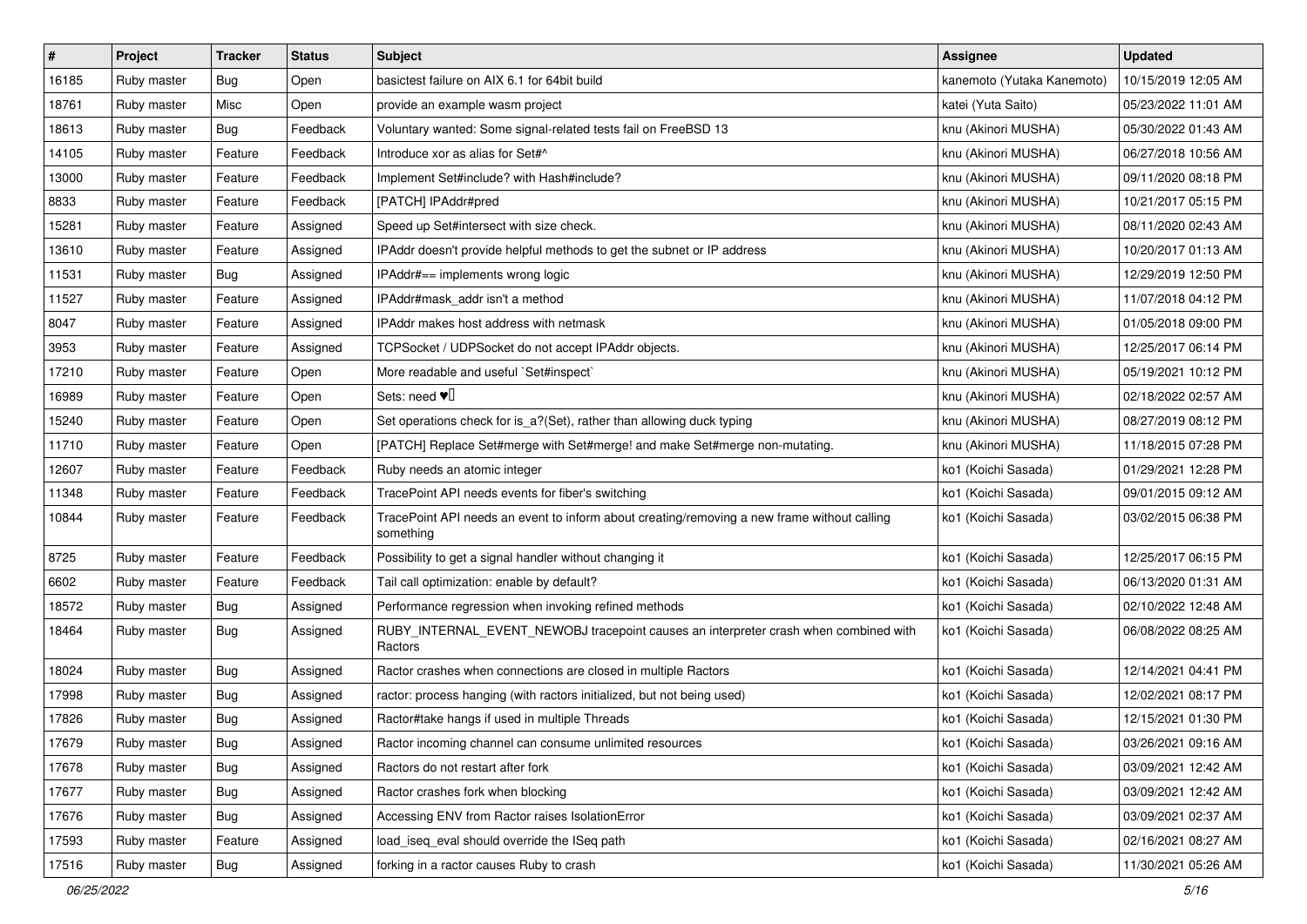| $\sharp$ | Project     | <b>Tracker</b> | <b>Status</b> | <b>Subject</b>                                                                                                            | <b>Assignee</b>     | <b>Updated</b>      |
|----------|-------------|----------------|---------------|---------------------------------------------------------------------------------------------------------------------------|---------------------|---------------------|
| 17363    | Ruby master | Feature        | Assigned      | Timeouts                                                                                                                  | ko1 (Koichi Sasada) | 05/14/2022 09:06 AM |
| 17196    | Ruby master | Bug            | Assigned      | Segmentation Fault with Socket#close in Ractors                                                                           | ko1 (Koichi Sasada) | 03/20/2022 01:52 PM |
| 16819    | Ruby master | Bug            | Assigned      | Line reporting off by one when reporting line of a hash?                                                                  | ko1 (Koichi Sasada) | 06/16/2020 05:57 PM |
| 16776    | Ruby master | <b>Bug</b>     | Assigned      | Regression in coverage library                                                                                            | ko1 (Koichi Sasada) | 11/24/2021 07:26 AM |
| 16124    | Ruby master | Misc           | Assigned      | Let the transient heap belong to objspace                                                                                 | ko1 (Koichi Sasada) | 11/18/2019 08:48 AM |
| 16027    | Ruby master | Feature        | Assigned      | Update Ruby's dtrace / USDT API to match what is exposed via the TracePoint API                                           | ko1 (Koichi Sasada) | 08/03/2019 02:41 AM |
| 15939    | Ruby master | Feature        | Assigned      | Dump symbols reference to their fstr in ObjectSpace.dump()                                                                | ko1 (Koichi Sasada) | 08/08/2019 09:38 PM |
| 15878    | Ruby master | Feature        | Assigned      | Make exit faster by not running GC                                                                                        | ko1 (Koichi Sasada) | 07/29/2019 07:48 AM |
| 15499    | Ruby master | <b>Bug</b>     | Assigned      | Breaking behavior on ruby 2.6: rb_thread_call_without_gvl doesn't invoke unblock_function when<br>used on the main thread | ko1 (Koichi Sasada) | 01/05/2021 02:24 AM |
| 14727    | Ruby master | Bug            | Assigned      | TestQueue#test_queue_with_trap always timeout on Windows10                                                                | ko1 (Koichi Sasada) | 05/01/2018 02:59 AM |
| 14607    | Ruby master | <b>Bug</b>     | Assigned      | Fix use of the rb_profile_frames start parameter                                                                          | ko1 (Koichi Sasada) | 06/09/2022 06:12 AM |
| 14090    | Ruby master | <b>Bug</b>     | Assigned      | TestGc#test_interrupt_in_finalizer`fails very rarely                                                                      | ko1 (Koichi Sasada) | 12/02/2021 07:24 PM |
| 13821    | Ruby master | Feature        | Assigned      | Allow fibers to be resumed across threads                                                                                 | ko1 (Koichi Sasada) | 02/15/2019 10:09 AM |
| 13388    | Ruby master | Feature        | Assigned      | gc.c: Add GC.get_parameters and .set_parameters                                                                           | ko1 (Koichi Sasada) | 03/30/2017 10:52 AM |
| 13252    | Ruby master | Feature        | Assigned      | C API for creating strings without copying                                                                                | ko1 (Koichi Sasada) | 04/17/2017 07:22 AM |
| 12020    | Ruby master | Feature        | Assigned      | Documenting Ruby memory model                                                                                             | ko1 (Koichi Sasada) | 12/23/2021 11:40 PM |
| 9755     | Ruby master | Feature        | Assigned      | Thread::Backtrace::Location#defined_class                                                                                 | ko1 (Koichi Sasada) | 04/18/2014 09:22 AM |
| 8960     | Ruby master | Feature        | Assigned      | Add Exception#backtrace_locations                                                                                         | ko1 (Koichi Sasada) | 11/25/2016 02:15 PM |
| 8576     | Ruby master | Feature        | Assigned      | Add optimized method type for constant value methods                                                                      | ko1 (Koichi Sasada) | 12/25/2017 06:15 PM |
| 8263     | Ruby master | Feature        | Assigned      | Support discovering yield state of individual Fibers                                                                      | ko1 (Koichi Sasada) | 12/23/2021 11:40 PM |
| 7976     | Ruby master | <b>Bug</b>     | Assigned      | TracePoint call is at call point, not call site                                                                           | ko1 (Koichi Sasada) | 01/05/2018 09:00 PM |
| 6695     | Ruby master | Feature        | Assigned      | Configuration for Thread/Fiber creation                                                                                   | ko1 (Koichi Sasada) | 12/25/2017 06:15 PM |
| 6694     | Ruby master | Feature        | Assigned      | Thread.new without block.                                                                                                 | ko1 (Koichi Sasada) | 12/25/2017 06:15 PM |
| 4040     | Ruby master | <b>Bug</b>     | Assigned      | SystemStackError with Hash[*a] for Large _a_                                                                              | ko1 (Koichi Sasada) | 12/25/2017 06:14 PM |
| 3731     | Ruby master | Feature        | Assigned      | Easier Embedding API for Ruby                                                                                             | ko1 (Koichi Sasada) | 12/25/2017 06:14 PM |
| 2294     | Ruby master | Feature        | Assigned      | [PATCH] ruby_bind_stack() to embed Ruby in coroutine                                                                      | ko1 (Koichi Sasada) | 01/05/2018 09:00 PM |
| 18553    | Ruby master | <b>Bug</b>     | Open          | Memory leak on compiling method call with kwargs                                                                          | ko1 (Koichi Sasada) | 03/23/2022 09:34 PM |
| 18275    | Ruby master | Feature        | Open          | Add an option to define_method to not capture the surrounding environment                                                 | ko1 (Koichi Sasada) | 12/03/2021 02:34 PM |
| 18258    | Ruby master | <b>Bug</b>     | Open          | Ractor shareable? can be slow and mutates internal object flags.                                                          | ko1 (Koichi Sasada) | 10/21/2021 08:58 AM |
| 18119    | Ruby master | <b>Bug</b>     | Open          | Ractor crashes when instantiating classes                                                                                 | ko1 (Koichi Sasada) | 09/14/2021 01:42 AM |
| 17884    | Ruby master | Feature        | Open          | locindex for profiling tools                                                                                              | ko1 (Koichi Sasada) | 05/24/2021 04:17 PM |
| 17667    | Ruby master | <b>Bug</b>     | Open          | Module#name needs synchronization                                                                                         | ko1 (Koichi Sasada) | 03/02/2021 07:31 AM |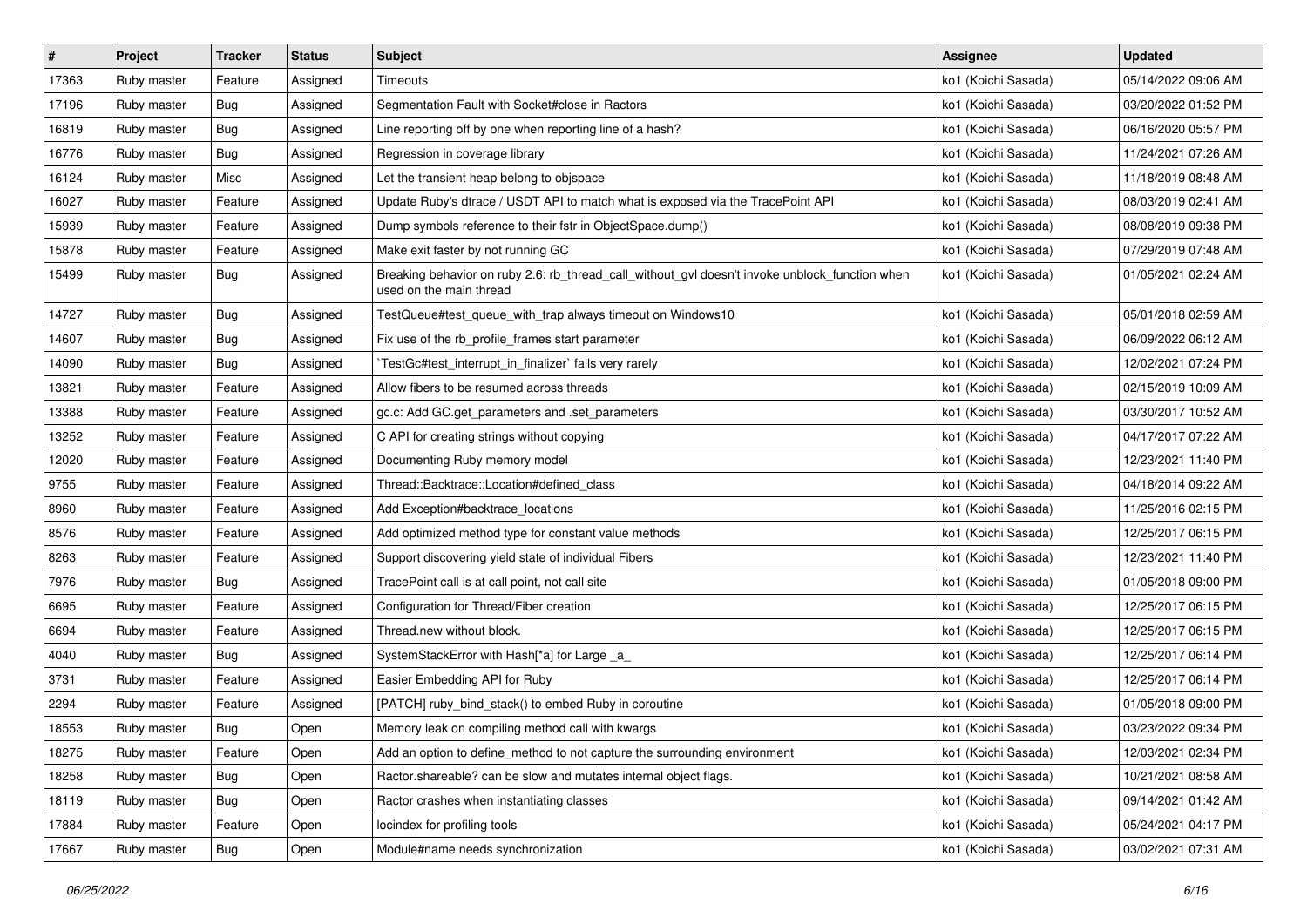| $\sharp$ | Project     | <b>Tracker</b> | <b>Status</b> | Subject                                                                                                                           | <b>Assignee</b>          | <b>Updated</b>      |
|----------|-------------|----------------|---------------|-----------------------------------------------------------------------------------------------------------------------------------|--------------------------|---------------------|
| 17624    | Ruby master | <b>Bug</b>     | Open          | Ractor.receive is not thread-safe                                                                                                 | ko1 (Koichi Sasada)      | 09/14/2021 01:40 AM |
| 17617    | Ruby master | Bug            | Open          | When a Ractor's incoming port is closed, Ractor.receive_if does not raise Ractor::ClosedError, but<br>instead blocks indefinitely | ko1 (Koichi Sasada)      | 09/14/2021 01:40 AM |
| 17543    | Ruby master | Bug            | Open          | Ractor isolation broken by `self` in shareable proc                                                                               | ko1 (Koichi Sasada)      | 01/29/2021 03:06 PM |
| 17531    | Ruby master | Bug            | Open          | did_you_mean' not Ractor friendly                                                                                                 | ko1 (Koichi Sasada)      | 01/29/2021 08:48 AM |
| 17513    | Ruby master | Bug            | Open          | Methods of shareable objects and UnboundMethods should be shareable                                                               | ko1 (Koichi Sasada)      | 01/06/2021 08:53 PM |
| 17502    | Ruby master | Misc           | Open          | C vs Ruby                                                                                                                         | ko1 (Koichi Sasada)      | 12/02/2021 07:53 PM |
| 17420    | Ruby master | Bug            | Open          | Unsafe mutation of \$" when doing non-RubyGems require in Ractor                                                                  | ko1 (Koichi Sasada)      | 01/07/2021 01:23 PM |
| 17414    | Ruby master | Feature        | Open          | Ractor should allow access to shareable attributes for Modules/Classes                                                            | ko1 (Koichi Sasada)      | 12/21/2020 03:56 PM |
| 17404    | Ruby master | Feature        | Open          | Ractor `move:` API to allow shareability check                                                                                    | ko1 (Koichi Sasada)      | 12/18/2020 09:17 PM |
| 17393    | Ruby master | Feature        | Open          | `Ractor::Moved#inspect`                                                                                                           | ko1 (Koichi Sasada)      | 12/21/2020 05:47 PM |
| 17359    | Ruby master | <b>Bug</b>     | Open          | Ractor copy mode is not Ractor-safe                                                                                               | ko1 (Koichi Sasada)      | 12/02/2020 05:42 PM |
| 15854    | Ruby master | Feature        | Open          | Tracing instance variable assignment                                                                                              | ko1 (Koichi Sasada)      | 07/29/2019 07:13 AM |
| 15802    | Ruby master | Misc           | Open          | Reduce the minimum string buffer size from 127 to 63 bytes                                                                        | ko1 (Koichi Sasada)      | 07/30/2019 04:04 AM |
| 15778    | Ruby master | Feature        | Open          | Expose an API to pry-open the stack frames in Ruby                                                                                | ko1 (Koichi Sasada)      | 08/29/2019 06:24 AM |
| 15315    | Ruby master | Bug            | Open          | ec_switch can still lose interrupts                                                                                               | ko1 (Koichi Sasada)      | 11/20/2018 09:32 AM |
| 15263    | Ruby master | <b>Bug</b>     | Open          | [PATCH] vm_trace.c (postponed_job_register): only hit main thread                                                                 | ko1 (Koichi Sasada)      | 10/27/2018 11:35 PM |
| 14859    | Ruby master | Feature        | Open          | [PATCH] implement Timeout in VM                                                                                                   | ko1 (Koichi Sasada)      | 07/22/2018 07:42 AM |
| 14813    | Ruby master | Feature        | Open          | [PATCH] gc.c: make gc_enter+gc_exit pairs dtrace probes, too                                                                      | ko1 (Koichi Sasada)      | 12/17/2018 07:42 AM |
| 14492    | Ruby master | Feature        | Open          | iseq loading + caching should be in core                                                                                          | ko1 (Koichi Sasada)      | 12/10/2020 08:53 AM |
| 14394    | Ruby master | Feature        | Open          | Class.descendants                                                                                                                 | ko1 (Koichi Sasada)      | 01/20/2022 10:46 PM |
| 13512    | Ruby master | Feature        | Open          | <b>System Threads</b>                                                                                                             | ko1 (Koichi Sasada)      | 07/14/2017 07:08 AM |
| 11808    | Ruby master | Bug            | Open          | Different behavior between Enumerable#grep and Array#grep                                                                         | ko1 (Koichi Sasada)      | 10/26/2020 04:36 AM |
| 11174    | Ruby master | <b>Bug</b>     | Open          | threads memory leak                                                                                                               | ko1 (Koichi Sasada)      | 06/17/2019 03:17 PM |
| 10932    | Ruby master | Feature        | Open          | Enabling allocation tracing as early as possible                                                                                  | ko1 (Koichi Sasada)      | 06/13/2015 07:54 AM |
| 10423    | Ruby master | Feature        | Open          | [PATCH] opt_str_lit*: avoid literal string allocations                                                                            | ko1 (Koichi Sasada)      | 01/05/2018 09:01 PM |
| 10238    | Ruby master | Feature        | Open          | todo: remove dependency on malloc usable size                                                                                     | ko1 (Koichi Sasada)      | 12/10/2020 09:20 AM |
| 10009    | Ruby master | Bug            | Open          | IO operation is 10x slower in multi-thread environment                                                                            | ko1 (Koichi Sasada)      | 05/21/2015 07:19 AM |
| 8444     | Ruby master | <b>Bug</b>     | Open          | Regexp vars \$~ and friends are not thread local                                                                                  | ko1 (Koichi Sasada)      | 07/30/2019 07:38 AM |
| 11269    | Ruby master | Bug            | Assigned      | ruby_init_setproctitle() should be called before require_libraries()                                                              | kosaki (Motohiro KOSAKI) | 06/17/2015 03:01 AM |
| 7086     | Ruby master | Feature        | Assigned      | ConditionVariable#wait has meaningless return value                                                                               | kosaki (Motohiro KOSAKI) | 12/25/2017 06:15 PM |
| 4464     | Ruby master | Feature        | Assigned      | [PATCH] add Fcntl::Flock object for easier use of POSIX file locks                                                                | kosaki (Motohiro KOSAKI) | 12/25/2017 06:14 PM |
| 13697    | Ruby master | Feature        | Open          | [PATCH]: futex based thread primitives                                                                                            | kosaki (Motohiro KOSAKI) | 01/28/2018 11:41 PM |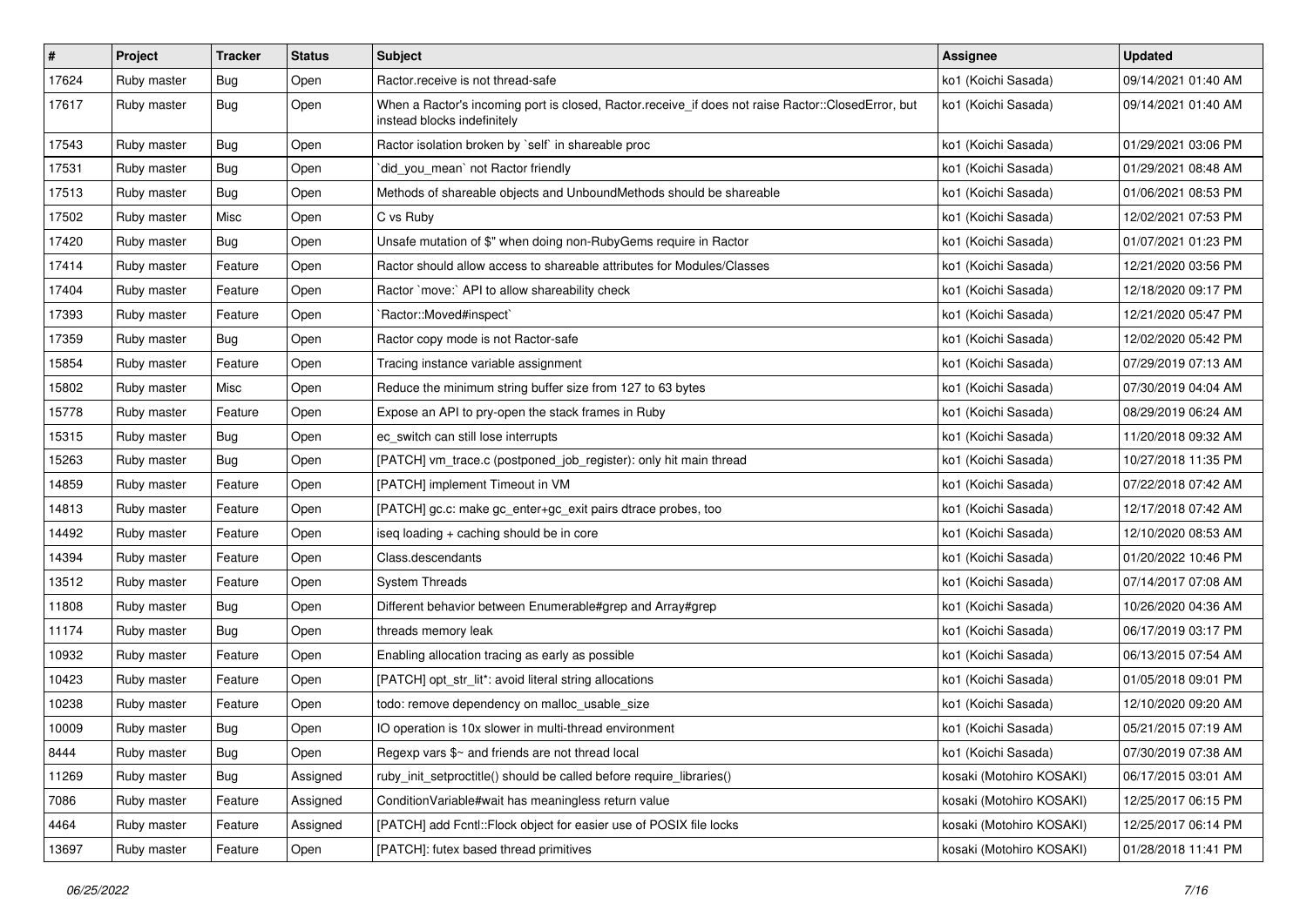| $\vert$ # | Project     | <b>Tracker</b> | <b>Status</b> | <b>Subject</b>                                                                                       | <b>Assignee</b>                     | <b>Updated</b>      |
|-----------|-------------|----------------|---------------|------------------------------------------------------------------------------------------------------|-------------------------------------|---------------------|
| 18034     | Ruby master | <b>Bug</b>     | Assigned      | Segmentation fault fiddle with `--enable-bundled-libffi` and macOS                                   | kou (Kouhei Sutou)                  | 11/30/2021 07:39 AM |
| 17478     | Ruby master | Bug            | Assigned      | Ruby3.0 is slower than Ruby2.7.2 when parsing a large CSV file                                       | kou (Kouhei Sutou)                  | 11/24/2021 05:12 AM |
| 8782      | Ruby master | Bug            | Assigned      | Don't set rl_getc_function on editline                                                               | kouji (Kouji Takao)                 | 01/05/2018 09:00 PM |
| 7859      | Ruby master | <b>Bug</b>     | Assigned      | Readline: Incorrect arrow key behavior in vi_editing_mode insert mode with Readline 6.2              | kouji (Kouji Takao)                 | 12/25/2017 06:15 PM |
| 18773     | Ruby master | Feature        | Assigned      | deconstruct to receive a range                                                                       | ktsj (Kazuki Tsujimoto)             | 06/24/2022 07:21 AM |
| 18408     | Ruby master | Feature        | Assigned      | Allow pattern match to set instance variables                                                        | ktsj (Kazuki Tsujimoto)             | 01/26/2022 07:07 PM |
| 17355     | Ruby master | Feature        | Assigned      | Using same set of names in or-patterns (pattern matching with $Foo(x)   Bar(x)$ )                    | ktsj (Kazuki Tsujimoto)             | 09/13/2021 09:11 AM |
| 15918     | Ruby master | Feature        | Open          | Pattern matching for Set                                                                             | ktsj (Kazuki Tsujimoto)             | 07/29/2019 08:12 AM |
| 15881     | Ruby master | Feature        | Open          | Optimize deconstruct in pattern matching                                                             | ktsj (Kazuki Tsujimoto)             | 12/25/2019 04:28 AM |
| 4247      | Ruby master | Feature        | Assigned      | New features for Array#sample, Array#choice                                                          | mame (Yusuke Endoh)                 | 12/25/2017 06:14 PM |
| 18564     | Ruby master | Feature        | Open          | Add Exception#detailed_message                                                                       | mame (Yusuke Endoh)                 | 02/01/2022 08:06 PM |
| 18194     | Ruby master | Feature        | Open          | No easy way to format exception messages per thread/fiber scheduler context.                         | mame (Yusuke Endoh)                 | 09/29/2021 10:10 AM |
| 14244     | Ruby master | Feature        | Open          | Better error messages for scripts with non-matching end statements                                   | mame (Yusuke Endoh)                 | 11/29/2018 08:57 AM |
| 14116     | Ruby master | Feature        | Feedback      | Add Matrix #exponentiate method as Matlab's exp                                                      | marcandre (Marc-Andre<br>Lafortune) | 11/20/2017 06:52 AM |
| 12676     | Ruby master | Feature        | Assigned      | Significant performance increase, and code conciseness, for prime_division method in prime.rb        | marcandre (Marc-Andre<br>Lafortune) | 11/18/2016 03:46 PM |
| 15815     | Ruby master | Feature        | Open          | Add option to raise NoMethodError for OpenStruct                                                     | marcandre (Marc-Andre<br>Lafortune) | 09/28/2020 02:11 AM |
| 9347      | Ruby master | Feature        | Open          | Accept non callable argument to detect                                                               | marcandre (Marc-Andre<br>Lafortune) | 01/05/2018 09:00 PM |
| 8223      | Ruby master | Feature        | Open          | Make Matrix more omnivorous.                                                                         | marcandre (Marc-Andre<br>Lafortune) | 04/09/2013 03:42 AM |
| 6256      | Ruby master | Feature        | Feedback      | Slightly improve ruby_qsort performance                                                              | MartinBosslet (Martin Bosslet)      | 01/10/2019 01:51 PM |
| 17265     | Ruby master | Feature        | Feedback      | Add `Bool` module                                                                                    | matz (Yukihiro Matsumoto)           | 10/26/2020 09:44 AM |
| 15723     | Ruby master | Misc           | Feedback      | Reconsider numbered parameters                                                                       | matz (Yukihiro Matsumoto)           | 10/03/2019 07:16 PM |
| 15123     | Ruby master | Feature        | Feedback      | Enumerable#compact proposal                                                                          | matz (Yukihiro Matsumoto)           | 10/30/2019 07:30 PM |
| 13303     | Ruby master | Feature        | Feedback      | String#any? as !String#empty?                                                                        | matz (Yukihiro Matsumoto)           | 02/23/2021 05:14 PM |
| 12861     | Ruby master | Feature        | Feedback      | super in a block can be either lexically or dynamically scoped depending on how the block is invoked | matz (Yukihiro Matsumoto)           | 12/21/2016 05:20 PM |
| 12745     | Ruby master | Feature        | Feedback      | String#(g)sub(!) should pass a MatchData to the block, not a String                                  | matz (Yukihiro Matsumoto)           | 11/03/2021 11:46 PM |
| 12075     | Ruby master | Feature        | Feedback      | some container#nonempty?                                                                             | matz (Yukihiro Matsumoto)           | 10/07/2021 03:11 AM |
| 11779     | Ruby master | Bug            | Feedback      | Module#using does not make sense as a method                                                         | matz (Yukihiro Matsumoto)           | 06/17/2021 09:58 AM |
| 11484     | Ruby master | Feature        | Feedback      | add output offset for readpartial/read_nonblock/etc                                                  | matz (Yukihiro Matsumoto)           | 09/25/2017 07:28 AM |
| 11087     | Ruby master | Feature        | Feedback      | Method to retrieve {local,global,instance} variables as a Hash                                       | matz (Yukihiro Matsumoto)           | 06/12/2015 09:13 AM |
| 10355     | Ruby master | Feature        | Feedback      | Feature request: Module#prepended?(mod)                                                              | matz (Yukihiro Matsumoto)           | 01/05/2018 09:01 PM |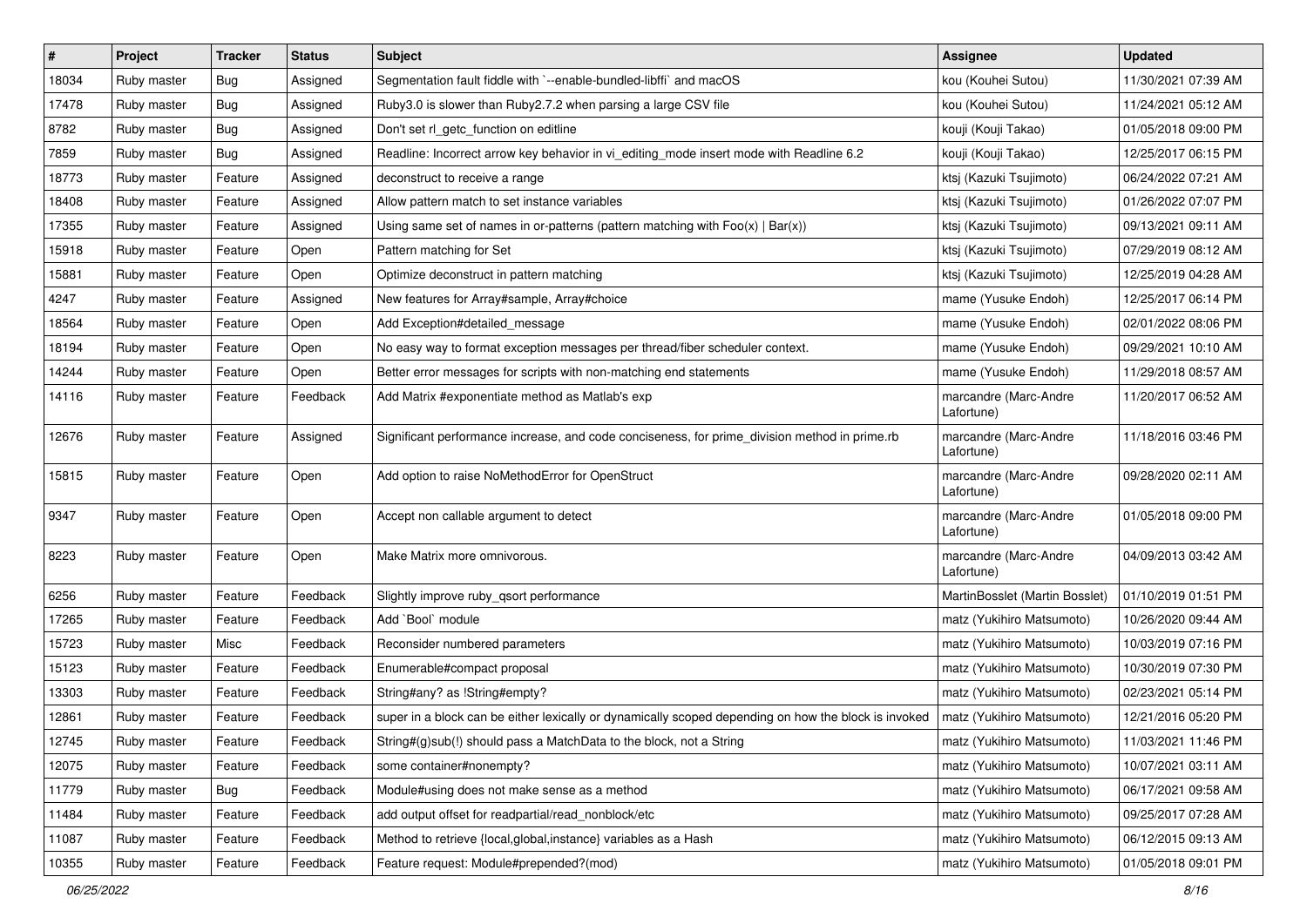| $\sharp$ | Project     | Tracker | <b>Status</b> | <b>Subject</b>                                                                                                                   | Assignee                  | <b>Updated</b>      |
|----------|-------------|---------|---------------|----------------------------------------------------------------------------------------------------------------------------------|---------------------------|---------------------|
| 10064    | Ruby master | Feature | Feedback      | &:symbol in when clause                                                                                                          | matz (Yukihiro Matsumoto) | 01/05/2018 09:01 PM |
| 10042    | Ruby master | Feature | Feedback      | Deprecate postfix rescue syntax for removal in 3.0                                                                               | matz (Yukihiro Matsumoto) | 12/10/2020 08:53 AM |
| 9602     | Ruby master | Feature | Feedback      | Logic with `Enumerable#grep`                                                                                                     | matz (Yukihiro Matsumoto) | 12/01/2019 05:23 PM |
| 9064     | Ruby master | Feature | Feedback      | Add support for packages, like in Java                                                                                           | matz (Yukihiro Matsumoto) | 07/29/2014 02:07 AM |
| 8707     | Ruby master | Feature | Feedback      | Hash#reverse_each                                                                                                                | matz (Yukihiro Matsumoto) | 01/05/2018 09:00 PM |
| 8520     | Ruby master | Feature | Feedback      | Distinct to_s methods for Array, Hash                                                                                            | matz (Yukihiro Matsumoto) | 06/14/2013 12:37 AM |
| 8371     | Ruby master | Feature | Feedback      | Make some enumerators mimic arrays                                                                                               | matz (Yukihiro Matsumoto) | 06/02/2013 04:11 PM |
| 8365     | Ruby master | Feature | Feedback      | Make variables objects                                                                                                           | matz (Yukihiro Matsumoto) | 08/19/2016 07:21 PM |
| 8168     | Ruby master | Feature | Feedback      | Feature request: support for (single) statement lambda syntax/definition                                                         | matz (Yukihiro Matsumoto) | 01/11/2014 11:36 AM |
| 8096     | Ruby master | Feature | Feedback      | introduce Time.current_timestamp                                                                                                 | matz (Yukihiro Matsumoto) | 12/23/2021 11:40 PM |
| 8026     | Ruby master | Feature | Feedback      | Need Module#prepended_modules                                                                                                    | matz (Yukihiro Matsumoto) | 01/16/2020 06:12 AM |
| 7939     | Ruby master | Feature | Feedback      | Alternative curry function creation                                                                                              | matz (Yukihiro Matsumoto) | 12/25/2017 06:15 PM |
| 7511     | Ruby master | Feature | Feedback      | short-circuiting logical implication operator                                                                                    | matz (Yukihiro Matsumoto) | 12/10/2020 08:55 AM |
| 6806     | Ruby master | Feature | Feedback      | Support functional programming: forbid instance/class variables for ModuleName::method_name,<br>allow for ModuleName.method_name | matz (Yukihiro Matsumoto) | 12/10/2020 08:53 AM |
| 6739     | Ruby master | Feature | Feedback      | One-line rescue statement should support specifying an exception class                                                           | matz (Yukihiro Matsumoto) | 05/18/2016 12:42 AM |
| 6727     | Ruby master | Feature | Feedback      | Add Array#rest (with implementation)                                                                                             | matz (Yukihiro Matsumoto) | 08/14/2019 08:51 AM |
| 6697     | Ruby master | Feature | Feedback      | [PATCH] Add Kernel#Symbol conversion method like String(), Array() etc.                                                          | matz (Yukihiro Matsumoto) | 12/25/2017 06:15 PM |
| 6515     | Ruby master | Feature | Feedback      | array.c: added method that verifies if an Array is part of another                                                               | matz (Yukihiro Matsumoto) | 12/25/2017 06:15 PM |
| 6478     | Ruby master | Feature | Feedback      | BasicObject#_class_                                                                                                              | matz (Yukihiro Matsumoto) | 12/25/2017 06:15 PM |
| 6367     | Ruby master | Feature | Feedback      | #same? for Enumerable                                                                                                            | matz (Yukihiro Matsumoto) | 12/25/2017 06:15 PM |
| 6251     | Ruby master | Feature | Feedback      | Magic comments for compile options                                                                                               | matz (Yukihiro Matsumoto) | 08/21/2015 11:47 PM |
| 6219     | Ruby master | Feature | Feedback      | Return value of Hash#store                                                                                                       | matz (Yukihiro Matsumoto) | 12/10/2020 08:46 AM |
| 6118     | Ruby master | Feature | Feedback      | Hash#keys_of(values), returns related keys of given values                                                                       | matz (Yukihiro Matsumoto) | 01/10/2019 08:16 AM |
| 5673     | Ruby master | Feature | Feedback      | undef_method probably doesn't need to raise an error                                                                             | matz (Yukihiro Matsumoto) | 12/25/2017 06:15 PM |
| 5644     | Ruby master | Feature | Feedback      | add Enumerable#exclude? antonym                                                                                                  | matz (Yukihiro Matsumoto) | 12/25/2017 06:15 PM |
| 5628     | Ruby master | Feature | Feedback      | Module#basename                                                                                                                  | matz (Yukihiro Matsumoto) | 08/29/2020 05:01 PM |
| 5521     | Ruby master | Feature | Feedback      | Numeric#rational? <sup>[]</sup> Numeric#complex? <sup>[]</sup> Numeric#float? <sup>[10]</sup>                                    | matz (Yukihiro Matsumoto) | 12/10/2020 08:49 AM |
| 5514     | Ruby master | Feature | Feedback      | Numeric III quotient I quotrem IIII                                                                                              | matz (Yukihiro Matsumoto) | 12/10/2020 08:49 AM |
| 4264     | Ruby master | Feature | Feedback      | General type coercion protocol for Ruby                                                                                          | matz (Yukihiro Matsumoto) | 12/25/2017 06:14 PM |
| 17291    | Ruby master | Feature | Assigned      | Optimize __send__ call                                                                                                           | matz (Yukihiro Matsumoto) | 01/12/2021 05:47 AM |
| 16630    | Ruby master | Misc    | Assigned      | Deprecate pub/ruby/*snapshot* and use pub/ruby/snapshot/* instead                                                                | matz (Yukihiro Matsumoto) | 02/27/2020 09:52 AM |
| 16461    | Ruby master | Feature | Assigned      | Proc#using                                                                                                                       | matz (Yukihiro Matsumoto) | 12/10/2020 09:10 AM |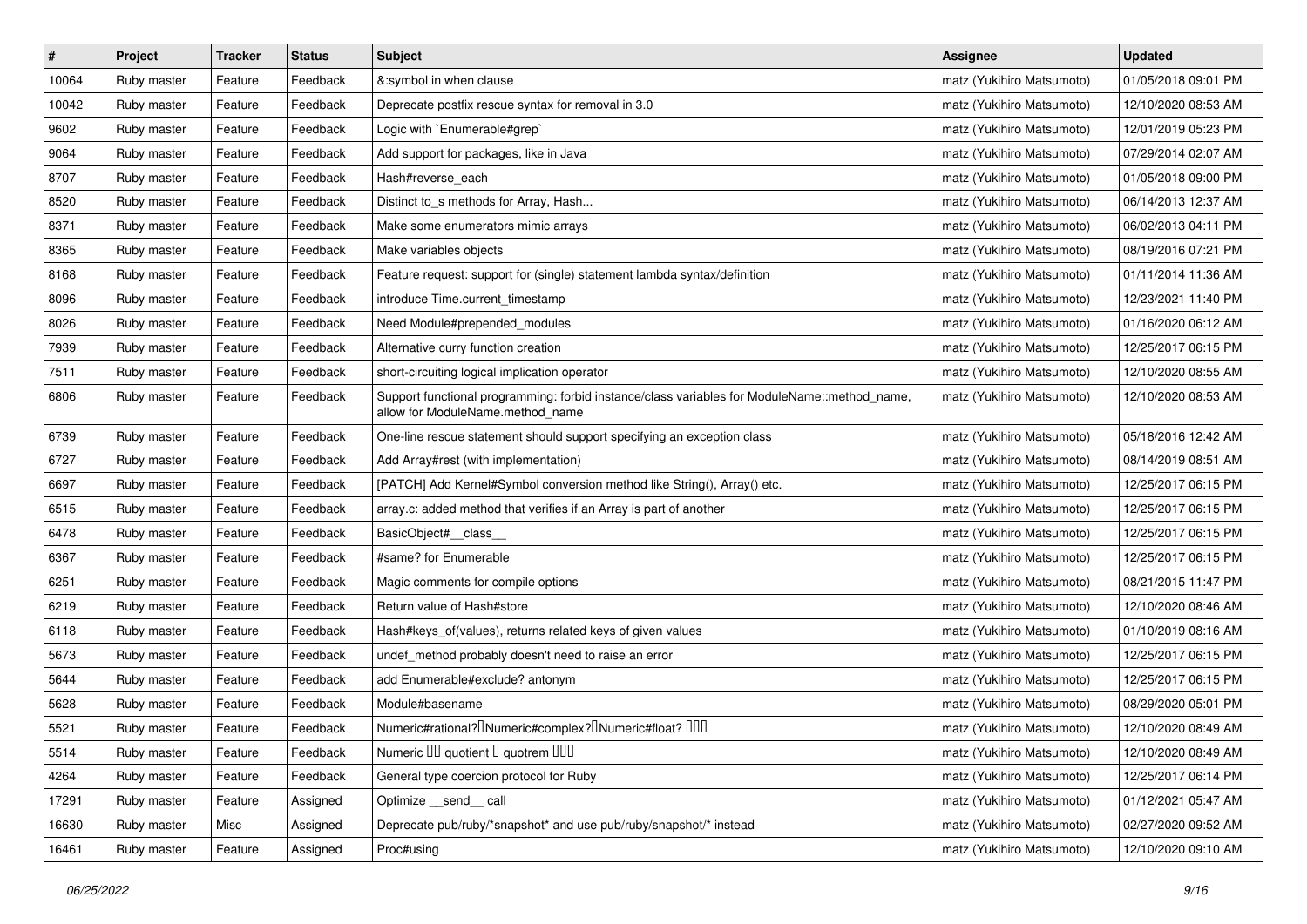| $\pmb{\#}$ | Project     | <b>Tracker</b> | <b>Status</b> | Subject                                                                                                                 | Assignee                  | <b>Updated</b>      |
|------------|-------------|----------------|---------------|-------------------------------------------------------------------------------------------------------------------------|---------------------------|---------------------|
| 14397      | Ruby master | Feature        | Assigned      | public, protected and private should return their arguments instead of self                                             | matz (Yukihiro Matsumoto) | 12/10/2018 07:08 AM |
| 13129      | Ruby master | Feature        | Assigned      | Refinements cannot refine method_missing and respond_to_missing?                                                        | matz (Yukihiro Matsumoto) | 07/03/2021 10:45 PM |
| 12813      | Ruby master | Feature        | Assigned      | Calling chunk_while, slice_after, slice_before, slice_when with no block                                                | matz (Yukihiro Matsumoto) | 12/06/2016 12:58 PM |
| 12543      | Ruby master | Feature        | Assigned      | explicit tail call syntax: foo() then return                                                                            | matz (Yukihiro Matsumoto) | 04/18/2021 03:02 PM |
| 11816      | Ruby master | Feature        | Assigned      | Partial safe navigation operator                                                                                        | matz (Yukihiro Matsumoto) | 04/14/2020 08:02 AM |
| 11704      | Ruby master | Bug            | Assigned      | Refinements only get "used" once in loop                                                                                | matz (Yukihiro Matsumoto) | 04/14/2016 02:45 AM |
| 11028      | Ruby master | Feature        | Assigned      | standalone running single file ( zipped archives of ruby code) running **without installation** using<br>"gem install " | matz (Yukihiro Matsumoto) | 04/04/2015 01:44 AM |
| 10481      | Ruby master | Feature        | Assigned      | Add "if" and "unless" clauses to rescue statements                                                                      | matz (Yukihiro Matsumoto) | 01/18/2015 02:46 PM |
| 9816       | Ruby master | Feature        | Assigned      | 00000000000000000000                                                                                                    | matz (Yukihiro Matsumoto) | 10/28/2014 08:29 AM |
| 9768       | Ruby master | Feature        | Assigned      | Method that is visible only within a certain module/class                                                               | matz (Yukihiro Matsumoto) | 04/25/2014 06:43 AM |
| 9023       | Ruby master | Feature        | Assigned      | Array#tail                                                                                                              | matz (Yukihiro Matsumoto) | 12/23/2021 11:40 PM |
| 8948       | Ruby master | Feature        | Assigned      | Frozen regex                                                                                                            | matz (Yukihiro Matsumoto) | 12/20/2020 07:15 PM |
| 8850       | Ruby master | Feature        | Assigned      | Convert Rational to decimal string                                                                                      | matz (Yukihiro Matsumoto) | 12/25/2017 06:15 PM |
| 8839       | Ruby master | Feature        | Assigned      | Class and module should return the class or module that was opened                                                      | matz (Yukihiro Matsumoto) | 12/28/2015 08:36 AM |
| 8678       | Ruby master | Feature        | Assigned      | Allow invalid string to work with regexp                                                                                | matz (Yukihiro Matsumoto) | 01/05/2018 09:00 PM |
| 8536       | Ruby master | Feature        | Assigned      | Implement is_numeric? family of methods                                                                                 | matz (Yukihiro Matsumoto) | 12/25/2017 06:15 PM |
| 8271       | Ruby master | Feature        | Assigned      | Proposal for moving to a more visible, formal process for feature requests                                              | matz (Yukihiro Matsumoto) | 12/23/2021 11:40 PM |
| 8164       | Ruby master | Feature        | Assigned      | Public/Private                                                                                                          | matz (Yukihiro Matsumoto) | 12/10/2020 08:50 AM |
| 8042       | Ruby master | Feature        | Assigned      | Add Addrinfo#socket to create a socket that is not connected or bound                                                   | matz (Yukihiro Matsumoto) | 12/25/2017 06:15 PM |
| 8016       | Ruby master | Feature        | Assigned      | Alias FILE and LINE as methods                                                                                          | matz (Yukihiro Matsumoto) | 12/25/2017 06:15 PM |
| 7739       | Ruby master | Feature        | Assigned      | Define Hash#  as Hash#reverse_merge in Rails                                                                            | matz (Yukihiro Matsumoto) | 12/25/2017 06:15 PM |
| 7644       | Ruby master | Feature        | Assigned      | In refinements, change "using" keyword to a less generic word.                                                          | matz (Yukihiro Matsumoto) | 12/10/2020 08:49 AM |
| 7580       | Ruby master | Feature        | Assigned      | Range translation                                                                                                       | matz (Yukihiro Matsumoto) | 06/11/2018 09:51 AM |
| 7503       | Ruby master | Feature        | Assigned      | make timeout.rb async-interrupt safe by default                                                                         | matz (Yukihiro Matsumoto) | 12/25/2017 06:15 PM |
| 7436       | Ruby master | Feature        | Assigned      | Allow for a "granularity" flag for backtrace_locations                                                                  | matz (Yukihiro Matsumoto) | 12/25/2017 06:15 PM |
| 7349       | Ruby master | Feature        | Assigned      | Struct#inspect needs more meaningful output                                                                             | matz (Yukihiro Matsumoto) | 12/25/2017 06:15 PM |
| 7314       | Ruby master | Feature        | Assigned      | Convert Proc to Lambda doesn't work in MRI                                                                              | matz (Yukihiro Matsumoto) | 05/21/2016 09:15 AM |
| 7132       | Ruby master | Feature        | Assigned      | Alternation between named / ordered method arguments and aliases for method arguments.                                  | matz (Yukihiro Matsumoto) | 12/25/2017 06:15 PM |
| 7121       | Ruby master | Feature        | Assigned      | Extending the use of `require'                                                                                          | matz (Yukihiro Matsumoto) | 12/25/2017 06:15 PM |
| 7087       | Ruby master | Feature        | Assigned      | ::ConditionVariable#wait does not work with Monitor because Monitor#sleep does not exist                                | matz (Yukihiro Matsumoto) | 12/25/2017 06:15 PM |
| 6842       | Ruby master | Feature        | Assigned      | Add Optional Arguments to String#strip                                                                                  | matz (Yukihiro Matsumoto) | 08/24/2016 05:50 AM |
| 6841       | Ruby master | Feature        | Assigned      | Shorthand for Assigning Return Value of Method to Self                                                                  | matz (Yukihiro Matsumoto) | 12/10/2020 08:53 AM |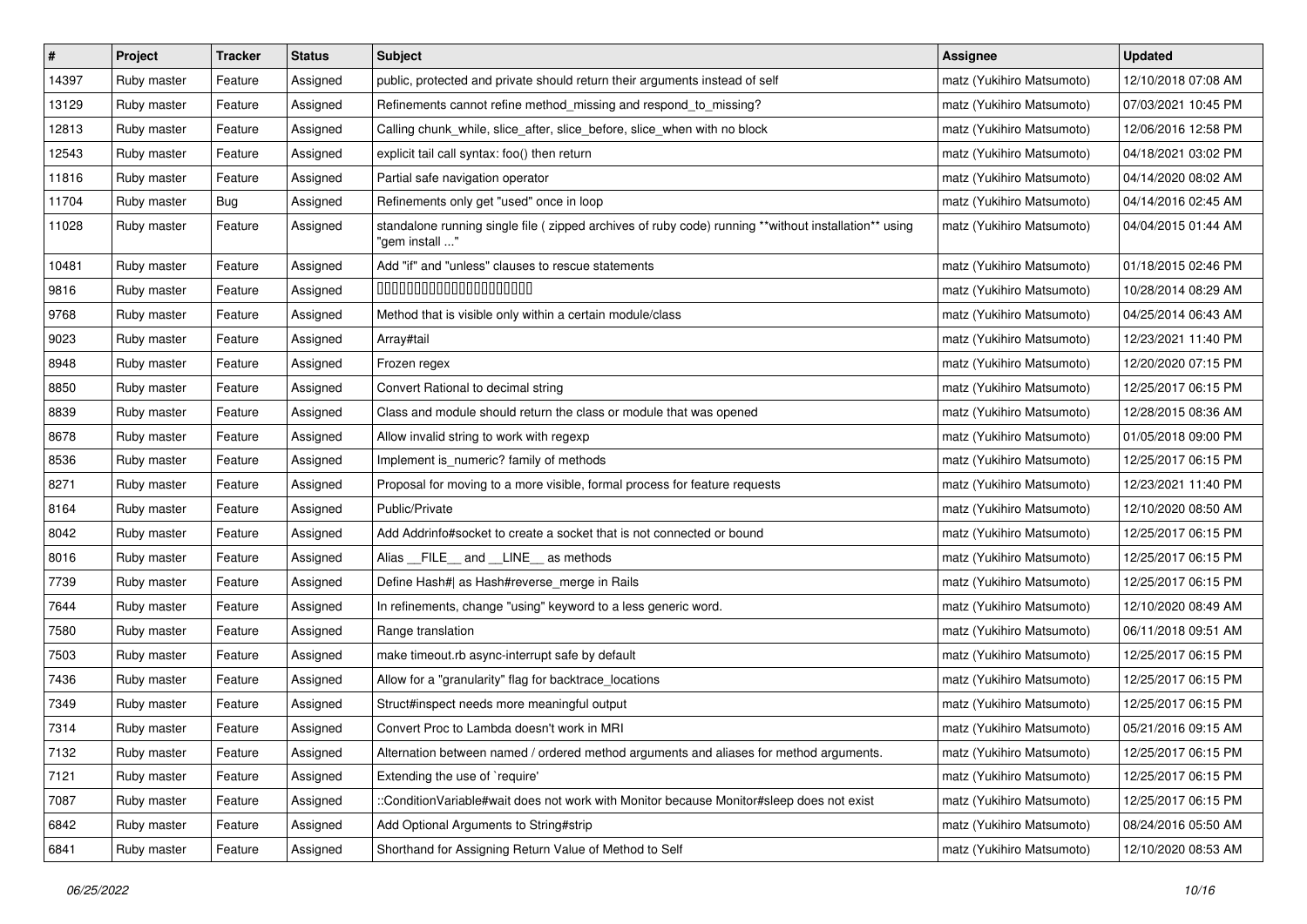| #    | Project     | <b>Tracker</b> | <b>Status</b> | <b>Subject</b>                                                                                                   | <b>Assignee</b>           | <b>Updated</b>      |
|------|-------------|----------------|---------------|------------------------------------------------------------------------------------------------------------------|---------------------------|---------------------|
| 6811 | Ruby master | Feature        | Assigned      | File, Dir and FileUtils should have bang-versions of singleton methods that fails silently                       | matz (Yukihiro Matsumoto) | 12/25/2017 06:15 PM |
| 6810 | Ruby master | Feature        | Assigned      | module A::B; end` is not equivalent to `module A; module B; end; end` with respect to constant<br>lookup (scope) | matz (Yukihiro Matsumoto) | 12/10/2020 09:22 AM |
| 6802 | Ruby master | Feature        | Assigned      | String#scan should have equivalent yielding MatchData                                                            | matz (Yukihiro Matsumoto) | 12/25/2017 06:15 PM |
| 6671 | Ruby master | Feature        | Assigned      | File.split_all and File.split_root                                                                               | matz (Yukihiro Matsumoto) | 12/25/2017 06:15 PM |
| 6648 | Ruby master | Feature        | Assigned      | Provide a standard API for retrieving all command-line flags passed to Ruby                                      | matz (Yukihiro Matsumoto) | 12/25/2017 06:15 PM |
| 6611 | Ruby master | Feature        | Assigned      | Comments requested on implementation of set_parse_func                                                           | matz (Yukihiro Matsumoto) | 12/25/2017 06:15 PM |
| 6596 | Ruby master | Feature        | Assigned      | New method `Array#indexes`                                                                                       | matz (Yukihiro Matsumoto) | 07/29/2020 01:41 AM |
| 6594 | Ruby master | Feature        | Assigned      | Integrated Functor                                                                                               | matz (Yukihiro Matsumoto) | 12/10/2020 08:53 AM |
| 6452 | Ruby master | Feature        | Assigned      | Allow extend to override class methods                                                                           | matz (Yukihiro Matsumoto) | 12/10/2020 08:53 AM |
| 6445 | Ruby master | Feature        | Assigned      | request for default length/position on string index                                                              | matz (Yukihiro Matsumoto) | 12/25/2017 06:15 PM |
| 6413 | Ruby master | Feature        | Assigned      | Make Dir.entries default to Dir.entries(Dir.pwd)                                                                 | matz (Yukihiro Matsumoto) | 12/25/2017 06:15 PM |
| 6376 | Ruby master | Feature        | Assigned      | Feature lookup and checking if feature is loaded                                                                 | matz (Yukihiro Matsumoto) | 12/25/2017 06:15 PM |
| 6354 | Ruby master | Feature        | Assigned      | Remove escape (break/return/redo/next support) from class/module scope                                           | matz (Yukihiro Matsumoto) | 12/25/2017 06:15 PM |
| 6337 | Ruby master | Feature        | Assigned      | FileUtils#sync                                                                                                   | matz (Yukihiro Matsumoto) | 12/25/2017 06:15 PM |
| 6317 | Ruby master | Feature        | Assigned      | Range#cover?000000Range00000000000000000000                                                                      | matz (Yukihiro Matsumoto) | 12/25/2017 06:15 PM |
| 6309 | Ruby master | Feature        | Assigned      | Add a reference queue for weak references                                                                        | matz (Yukihiro Matsumoto) | 08/23/2020 09:07 PM |
| 6308 | Ruby master | Feature        | Assigned      | Eliminate delegation from WeakRef                                                                                | matz (Yukihiro Matsumoto) | 12/23/2021 11:40 PM |
| 6293 | Ruby master | Feature        | Assigned      | new queue / blocking queues                                                                                      | matz (Yukihiro Matsumoto) | 12/25/2017 06:15 PM |
| 6277 | Ruby master | Feature        | Assigned      | Hash#convert_key                                                                                                 | matz (Yukihiro Matsumoto) | 12/25/2017 06:15 PM |
| 5970 | Ruby master | Feature        | Assigned      | Add Enumerable#join with same semantics as Array#join                                                            | matz (Yukihiro Matsumoto) | 12/25/2017 06:15 PM |
| 5945 | Ruby master | Feature        | Assigned      | Add the ability to mark a at_exit as process-local.                                                              | matz (Yukihiro Matsumoto) | 10/10/2018 08:29 AM |
| 5825 | Ruby master | Feature        | Assigned      | Sweet instance var assignment in the object initializer                                                          | matz (Yukihiro Matsumoto) | 12/10/2020 08:53 AM |
| 5781 | Ruby master | Feature        | Assigned      | Query attributes (attribute methods ending in `?` mark)                                                          | matz (Yukihiro Matsumoto) | 01/10/2020 06:34 AM |
| 5749 | Ruby master | Feature        | Assigned      | new method String#match_all needed                                                                               | matz (Yukihiro Matsumoto) | 12/25/2017 06:15 PM |
| 5741 | Ruby master | Feature        | Assigned      | Secure Erasure of Passwords                                                                                      | matz (Yukihiro Matsumoto) | 12/25/2017 06:15 PM |
| 5643 | Ruby master | Feature        | Assigned      | require/load options and binding option                                                                          | matz (Yukihiro Matsumoto) | 12/25/2017 06:15 PM |
| 5582 | Ruby master | Feature        | Assigned      | Allow clone of singleton methods on a BasicObject                                                                | matz (Yukihiro Matsumoto) | 12/25/2017 06:15 PM |
| 5558 | Ruby master | Feature        | Assigned      | String#% strange arity errors                                                                                    | matz (Yukihiro Matsumoto) | 12/25/2017 06:15 PM |
| 5456 | Ruby master | Feature        | Assigned      | kernel#syscall() should be removed.                                                                              | matz (Yukihiro Matsumoto) | 12/10/2020 08:46 AM |
| 5445 | Ruby master | Feature        | Assigned      | Need RUBYOPT -r before ARGV -r                                                                                   | matz (Yukihiro Matsumoto) | 12/25/2017 06:15 PM |
| 5389 | Ruby master | Feature        | Assigned      | New method Enumerator#iterate                                                                                    | matz (Yukihiro Matsumoto) | 12/25/2017 06:15 PM |
| 5129 | Ruby master | Feature        | Assigned      | Create a core class "FileArray" and make "ARGF" its instance                                                     | matz (Yukihiro Matsumoto) | 01/23/2018 02:02 PM |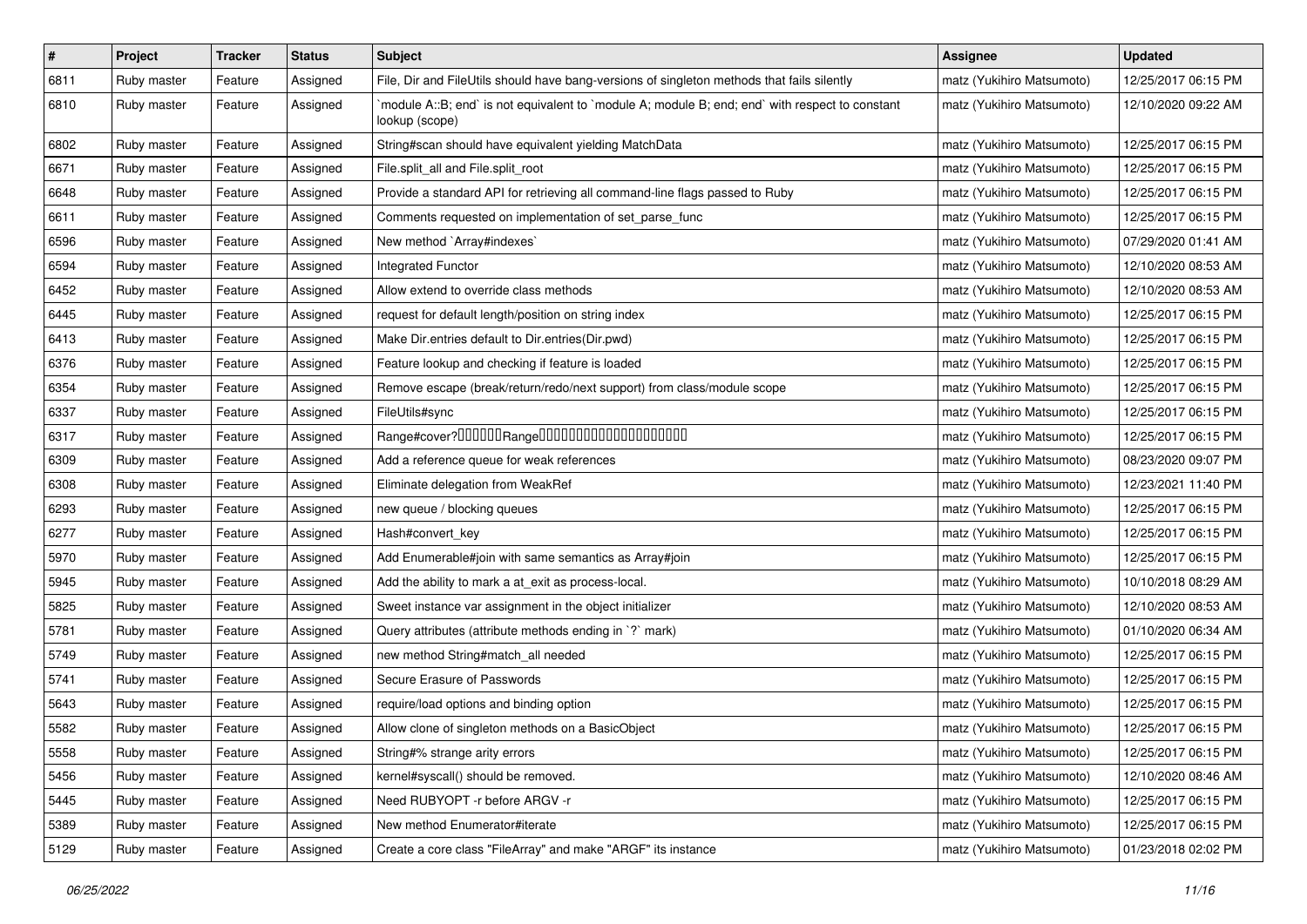| $\sharp$ | Project     | <b>Tracker</b> | <b>Status</b> | <b>Subject</b>                                                                     | <b>Assignee</b>           | <b>Updated</b>      |
|----------|-------------|----------------|---------------|------------------------------------------------------------------------------------|---------------------------|---------------------|
| 5064     | Ruby master | Feature        | Assigned      | HTTP user-agent class                                                              | matz (Yukihiro Matsumoto) | 12/25/2017 06:15 PM |
| 5007     | Ruby master | Feature        | Assigned      | Proc#call_under: Unifying instance_eval and instance_exec                          | matz (Yukihiro Matsumoto) | 04/19/2018 07:57 AM |
| 4824     | Ruby master | Feature        | Assigned      | Provide method Kernel#executed?                                                    | matz (Yukihiro Matsumoto) | 03/05/2018 04:57 AM |
| 4818     | Ruby master | Feature        | Assigned      | Add method marshalable?                                                            | matz (Yukihiro Matsumoto) | 12/25/2017 06:15 PM |
| 4592     | Ruby master | Feature        | Assigned      | Tempfile <sup>[10101010]</sup>                                                     | matz (Yukihiro Matsumoto) | 12/25/2017 06:14 PM |
| 4539     | Ruby master | Feature        | Assigned      | Array#zip_with                                                                     | matz (Yukihiro Matsumoto) | 11/28/2019 08:23 AM |
| 4521     | Ruby master | Feature        | Assigned      | NoMethodError#message may take very long to execute                                | matz (Yukihiro Matsumoto) | 12/25/2017 06:14 PM |
| 4514     | Ruby master | Feature        | Assigned      | #deep_clone and #deep_dup for Objects                                              | matz (Yukihiro Matsumoto) | 12/25/2017 06:14 PM |
| 18159    | Ruby master | Feature        | Open          | Integrate functionality of dead_end gem into Ruby                                  | matz (Yukihiro Matsumoto) | 06/17/2022 02:06 PM |
| 17849    | Ruby master | Feature        | Open          | Fix Timeout.timeout so that it can be used in threaded Web servers                 | matz (Yukihiro Matsumoto) | 04/10/2022 06:26 AM |
| 17830    | Ruby master | Feature        | Open          | Add Integer#previous and Integer#prev                                              | matz (Yukihiro Matsumoto) | 04/27/2021 11:35 PM |
| 17785    | Ruby master | Feature        | Open          | Allow named parameters to be keywords                                              | matz (Yukihiro Matsumoto) | 12/17/2021 06:10 PM |
| 17288    | Ruby master | Feature        | Open          | Optimize _send_ call with a literal method name                                    | matz (Yukihiro Matsumoto) | 10/30/2020 12:17 AM |
| 17279    | Ruby master | Feature        | Open          | Allow a negative step in Range#step with a block                                   | matz (Yukihiro Matsumoto) | 10/22/2020 02:23 AM |
| 17184    | Ruby master | Feature        | Open          | No stdlib function to perform simple string replacement                            | matz (Yukihiro Matsumoto) | 02/23/2021 09:27 PM |
| 16992    | Ruby master | Feature        | Open          | Sets: officially ordered                                                           | matz (Yukihiro Matsumoto) | 09/03/2020 02:08 PM |
| 16986    | Ruby master | Feature        | Open          | Anonymous Struct literal                                                           | matz (Yukihiro Matsumoto) | 01/15/2022 04:57 PM |
| 16894    | Ruby master | Feature        | Open          | Integer division for Ruby 3                                                        | matz (Yukihiro Matsumoto) | 05/18/2020 03:41 PM |
| 16495    | Ruby master | Feature        | Open          | Inconsistent quotes in error messages                                              | matz (Yukihiro Matsumoto) | 06/15/2022 04:21 PM |
| 15991    | Ruby master | Feature        | Open          | Allow questionmarks in variable names                                              | matz (Yukihiro Matsumoto) | 07/30/2019 03:57 AM |
| 15837    | Ruby master | Feature        | Open          | Module#name_components                                                             | matz (Yukihiro Matsumoto) | 05/08/2019 10:29 AM |
| 15764    | Ruby master | <b>Bug</b>     | Open          | Whitespace and control characters should not be permitted in tokens                | matz (Yukihiro Matsumoto) | 04/22/2019 07:48 AM |
| 15445    | Ruby master | Feature        | Open          | Reject '.123' in Float() method                                                    | matz (Yukihiro Matsumoto) | 01/10/2019 07:59 AM |
| 15330    | Ruby master | Feature        | Open          | autoload_relative                                                                  | matz (Yukihiro Matsumoto) | 06/19/2022 11:25 PM |
| 15277    | Ruby master | Feature        | Open          | at exec                                                                            | matz (Yukihiro Matsumoto) | 05/25/2020 01:09 AM |
| 15192    | Ruby master | Feature        | Open          | Introduce a new "shortcut assigning" syntax to convenient setup instance variables | matz (Yukihiro Matsumoto) | 12/14/2021 06:42 PM |
| 15112    | Ruby master | Feature        | Open          | Introducing the short form of `STDERR.puts expr.inspect`.                          | matz (Yukihiro Matsumoto) | 10/12/2018 02:02 AM |
| 14982    | Ruby master | Feature        | Open          | Improve namespace system in ruby to avoiding top-level names chaos                 | matz (Yukihiro Matsumoto) | 12/31/2021 05:39 PM |
| 14927    | Ruby master | Feature        | Open          | Loading multiple files at once                                                     | matz (Yukihiro Matsumoto) | 09/18/2018 12:38 AM |
| 14760    | Ruby master | Misc           | Open          | cross-thread IO#close semantics                                                    | matz (Yukihiro Matsumoto) | 05/17/2018 08:21 AM |
| 14724    | Ruby master | Feature        | Open          | chains of inequalities                                                             | matz (Yukihiro Matsumoto) | 05/19/2018 01:06 AM |
| 14609    | Ruby master | Feature        | Open          | Let `Kernel#p` without an argument print the receiver                              | matz (Yukihiro Matsumoto) | 02/08/2020 08:43 PM |
| 14546    | Ruby master | Feature        | Open          | Hash#delete!                                                                       | matz (Yukihiro Matsumoto) | 05/30/2018 08:24 PM |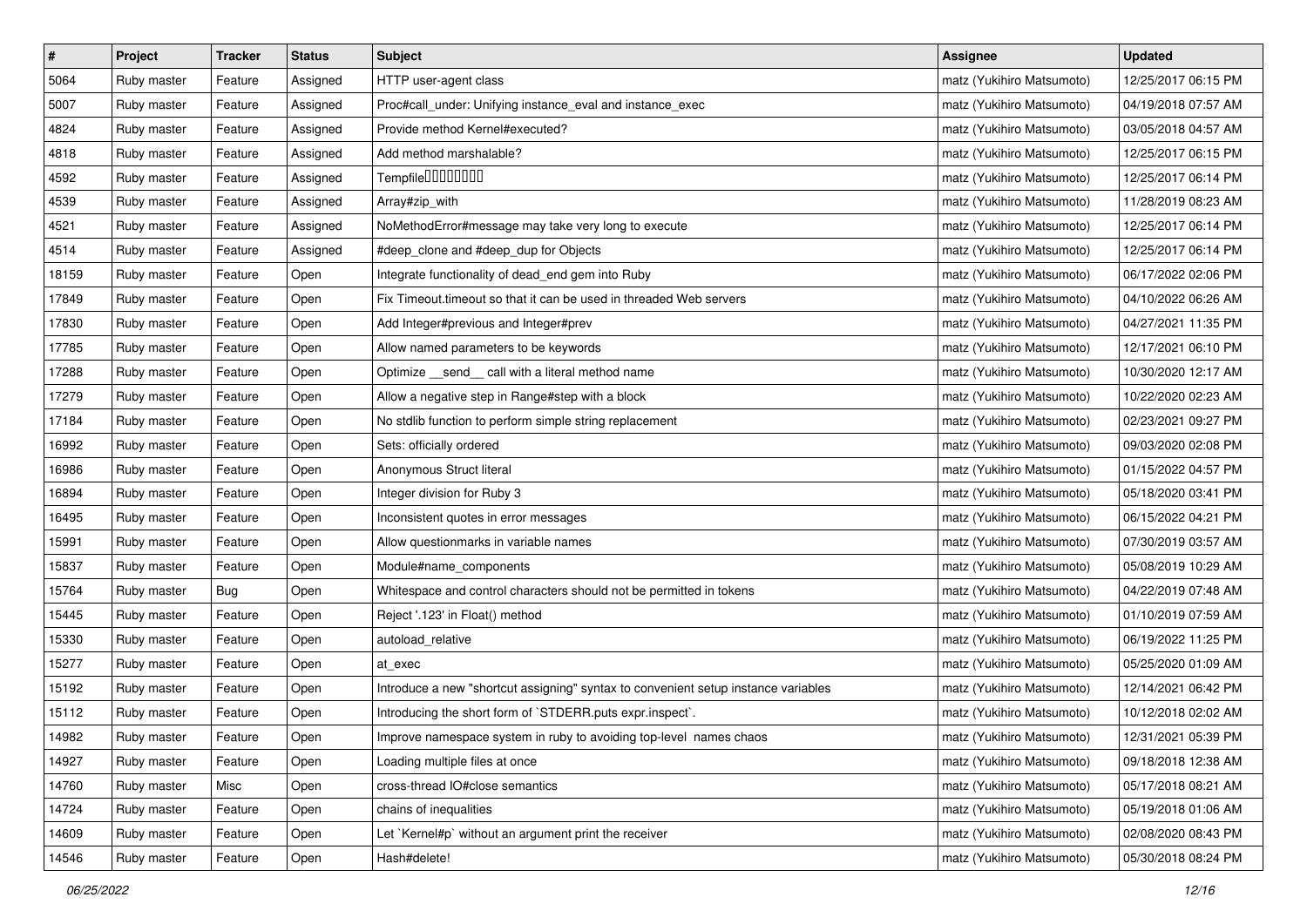| $\vert$ # | Project     | <b>Tracker</b> | <b>Status</b> | <b>Subject</b>                                                                            | <b>Assignee</b>           | <b>Updated</b>      |
|-----------|-------------|----------------|---------------|-------------------------------------------------------------------------------------------|---------------------------|---------------------|
| 14128     | Ruby master | Feature        | Open          | Introduce Hash#delete default value                                                       | matz (Yukihiro Matsumoto) | 11/25/2017 04:41 PM |
| 12306     | Ruby master | Feature        | Open          | Implement String #blank? #present? and improve #strip and family to handle unicode        | matz (Yukihiro Matsumoto) | 07/22/2018 10:55 PM |
| 12244     | Ruby master | Feature        | Open          | Add a way to `integer - integer % num`                                                    | matz (Yukihiro Matsumoto) | 05/17/2016 06:05 AM |
| 12019     | Ruby master | Feature        | Open          | Better low-level support for writing concurrent libraries                                 | matz (Yukihiro Matsumoto) | 12/23/2021 11:43 PM |
| 11882     | Ruby master | Feature        | Open          | Map or NamedMap                                                                           | matz (Yukihiro Matsumoto) | 01/17/2021 01:31 PM |
| 11735     | Ruby master | Feature        | Open          | Porting String#squish and String#squish! from Ruby on Rails' Active Support               | matz (Yukihiro Matsumoto) | 06/24/2016 08:02 AM |
| 11627     | Ruby master | Feature        | Open          | make `nonzero` an alias of `nonzero?`                                                     | matz (Yukihiro Matsumoto) | 12/23/2021 11:43 PM |
| 11518     | Ruby master | Feature        | Open          | Queue enhancement - promote! and promote_all!                                             | matz (Yukihiro Matsumoto) | 09/17/2015 08:40 PM |
| 11517     | Ruby master | Feature        | Open          | Queue enhancement - conditional pop                                                       | matz (Yukihiro Matsumoto) | 09/17/2015 09:02 PM |
| 11390     | Ruby master | Feature        | Open          | Allow symbols starting with numbers                                                       | matz (Yukihiro Matsumoto) | 08/14/2015 05:23 AM |
| 11307     | Ruby master | Feature        | Open          | exception-free non-blocking Queue#pop                                                     | matz (Yukihiro Matsumoto) | 06/25/2015 11:06 PM |
| 11181     | Ruby master | Feature        | Open          | Add a line directive to Ruby                                                              | matz (Yukihiro Matsumoto) | 01/26/2016 02:04 AM |
| 11122     | Ruby master | Feature        | Open          | exception-free non-blocking Queue/SizedQueue operations                                   | matz (Yukihiro Matsumoto) | 05/06/2015 08:53 PM |
| 10574     | Ruby master | Feature        | Open          | Add String#Ichomp and String.Ichomp!                                                      | matz (Yukihiro Matsumoto) | 12/15/2014 04:34 PM |
| 10549     | Ruby master | Feature        | Open          | Deprecate each_with_index and each_with_object in favor of with_index and with_object     | matz (Yukihiro Matsumoto) | 07/27/2021 11:09 AM |
| 10541     | Ruby master | Misc           | Open          | Remove shorthand string interpolation syntax                                              | matz (Yukihiro Matsumoto) | 10/08/2015 05:44 PM |
| 10498     | Ruby master | Feature        | Open          | Make `loop` yield a counter                                                               | matz (Yukihiro Matsumoto) | 01/05/2018 09:01 PM |
| 10489     | Ruby master | Feature        | Open          | Add inherit method for clearer and multiple inheritance                                   | matz (Yukihiro Matsumoto) | 12/10/2020 08:53 AM |
| 10404     | Ruby master | Feature        | Open          | Allow individual finalizers to be removed with ObjectSpace.undefine_finalizer             | matz (Yukihiro Matsumoto) | 10/20/2014 08:14 AM |
| 10287     | Ruby master | Feature        | Open          | rename COLON3 to COLON2_HEAD.                                                             | matz (Yukihiro Matsumoto) | 07/27/2021 09:34 AM |
| 9704      | Ruby master | Feature        | Open          | Refinements as files instead of modules                                                   | matz (Yukihiro Matsumoto) | 10/11/2016 06:36 PM |
| 9614      | Ruby master | Feature        | Open          | ordering of non-Hash items which use st_ internally                                       | matz (Yukihiro Matsumoto) | 01/05/2018 09:00 PM |
| 9123      | Ruby master | Feature        | Open          | Make Numeric#nonzero? behavior consistent with Numeric#zero?                              | matz (Yukihiro Matsumoto) | 06/11/2019 12:55 PM |
| 9070      | Ruby master | Feature        | Open          | Introduce `---` as synonym of `end` keyword                                               | matz (Yukihiro Matsumoto) | 11/02/2013 03:23 AM |
| 9043      | Ruby master | Feature        | Open          | Add String#f method as shortcut for #freeze                                               | matz (Yukihiro Matsumoto) | 01/05/2018 09:00 PM |
| 8804      | Ruby master | Feature        | Open          | ONCE syntax                                                                               | matz (Yukihiro Matsumoto) | 01/04/2020 08:26 PM |
| 8663      | Ruby master | Feature        | Open          | Officialy alias ArgumentError to ArgError                                                 | matz (Yukihiro Matsumoto) | 08/09/2013 07:42 PM |
| 8478      | Ruby master | Feature        | Open          | The hash returned by Enumerable#group_by should have an empty array for its default value | matz (Yukihiro Matsumoto) | 06/04/2013 03:56 PM |
| 8232      | Ruby master | Feature        | Open          | Rudiments of abstract algebra in Ruby                                                     | matz (Yukihiro Matsumoto) | 04/09/2013 01:47 AM |
| 8229      | Ruby master | Feature        | Open          | extend Hash.include?                                                                      | matz (Yukihiro Matsumoto) | 12/10/2020 08:53 AM |
| 8061      | Ruby master | Feature        | Open          | 000000000000000                                                                           | matz (Yukihiro Matsumoto) | 12/25/2017 06:15 PM |
| 7914      | Ruby master | Feature        | Open          | Case for local class methods                                                              | matz (Yukihiro Matsumoto) | 12/25/2017 06:15 PM |
| 7883      | Ruby master | Feature        | Open          | Add Regex#to_proc                                                                         | matz (Yukihiro Matsumoto) | 12/25/2017 06:15 PM |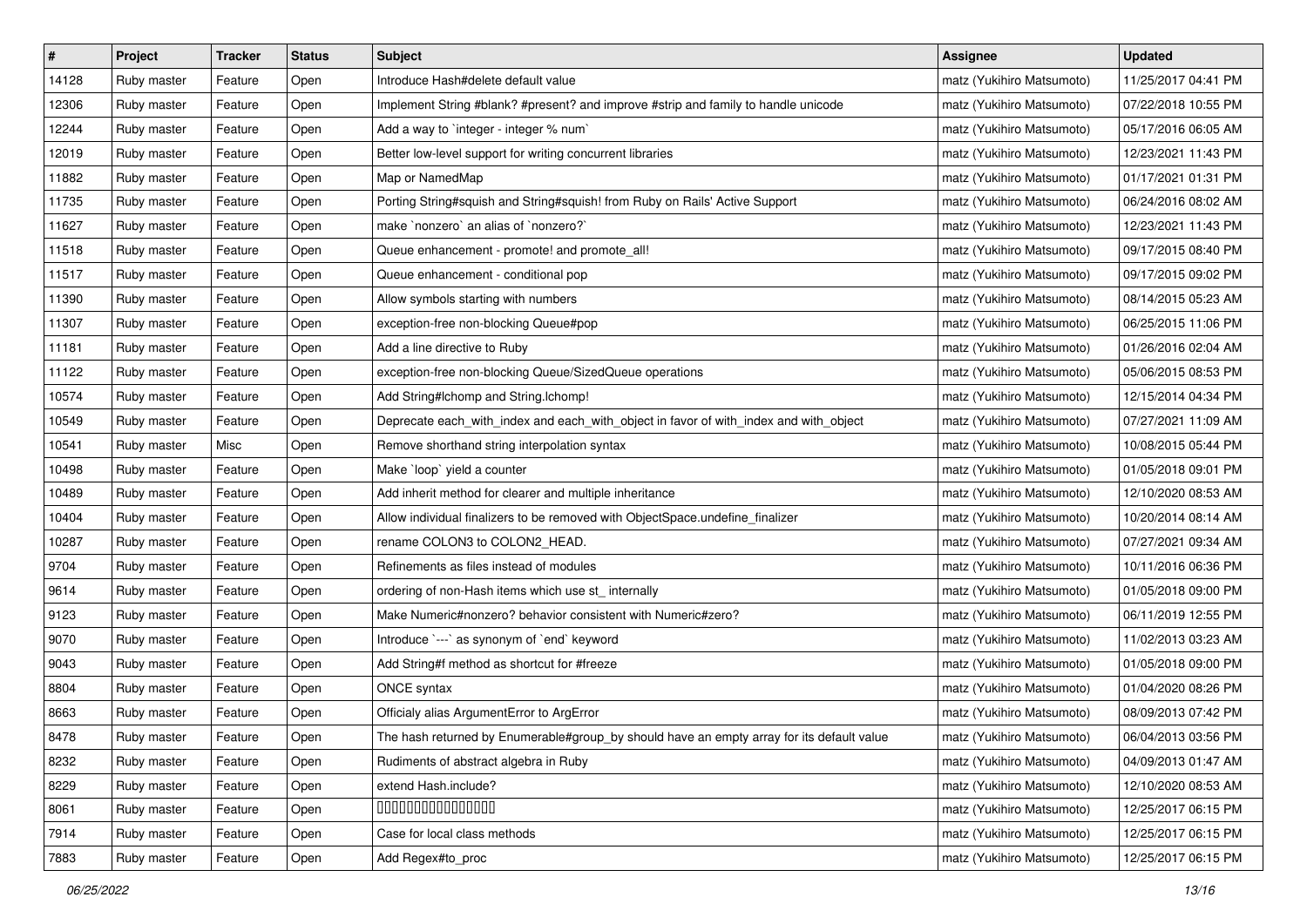| $\sharp$ | Project     | <b>Tracker</b> | <b>Status</b> | <b>Subject</b>                                                                             | <b>Assignee</b>                         | <b>Updated</b>      |
|----------|-------------|----------------|---------------|--------------------------------------------------------------------------------------------|-----------------------------------------|---------------------|
| 7876     | Ruby master | Feature        | Open          | Add method for accessing Class from within Singleton Class                                 | matz (Yukihiro Matsumoto)               | 12/25/2017 06:15 PM |
| 7848     | Ruby master | Feature        | Open          | Restore default state for core ruby objects                                                | matz (Yukihiro Matsumoto)               | 12/25/2017 06:15 PM |
| 7795     | Ruby master | Feature        | Open          | Symbol.defined? and/or to_existing_symbol                                                  | matz (Yukihiro Matsumoto)               | 12/25/2017 06:15 PM |
| 7748     | Ruby master | Feature        | Open          | Contextual send                                                                            | matz (Yukihiro Matsumoto)               | 12/10/2020 08:53 AM |
| 7704     | Ruby master | Feature        | Open          | Add a list of enabled (experimental) language features.                                    | matz (Yukihiro Matsumoto)               | 12/25/2017 06:15 PM |
| 7702     | Ruby master | Feature        | Open          | Remove Proc#binding                                                                        | matz (Yukihiro Matsumoto)               | 07/15/2019 07:39 PM |
| 7657     | Ruby master | Feature        | Open          | Array#& doesn't accept Enumerables                                                         | matz (Yukihiro Matsumoto)               | 12/25/2017 06:15 PM |
| 7654     | Ruby master | Feature        | Open          | Add optional code block to IO::readlines                                                   | matz (Yukihiro Matsumoto)               | 12/25/2017 06:15 PM |
| 7614     | Ruby master | Feature        | Open          | alias_accessor                                                                             | matz (Yukihiro Matsumoto)               | 12/25/2017 06:15 PM |
| 7611     | Ruby master | Feature        | Open          | Focal method for all loads/requires                                                        | matz (Yukihiro Matsumoto)               | 12/25/2017 06:15 PM |
| 7604     | Ruby master | Feature        | Open          | Make === comparison operator ability to delegate comparison to an argument                 | matz (Yukihiro Matsumoto)               | 12/25/2017 06:15 PM |
| 7548     | Ruby master | Feature        | Open          | Load and Require Callbacks                                                                 | matz (Yukihiro Matsumoto)               | 12/25/2017 06:15 PM |
| 7546     | Ruby master | Feature        | Open          | Change behavior of `Array#slice` for an argument of `Range` class                          | matz (Yukihiro Matsumoto)               | 12/10/2020 08:49 AM |
| 7444     | Ruby master | Feature        | Open          | Array#product_set                                                                          | matz (Yukihiro Matsumoto)               | 12/25/2017 06:15 PM |
| 7377     | Ruby master | Feature        | Open          | #indetical? as an alias for #equal?                                                        | matz (Yukihiro Matsumoto)               | 12/25/2017 06:15 PM |
| 7149     | Ruby master | Feature        | Open          | Constant magic for everyone.                                                               | matz (Yukihiro Matsumoto)               | 12/25/2017 06:15 PM |
| 6869     | Ruby master | Feature        | Open          | Do not treat `_` parameter exceptionally                                                   | matz (Yukihiro Matsumoto)               | 12/10/2020 08:58 AM |
| 6817     | Ruby master | Feature        | Open          | Partial application                                                                        | matz (Yukihiro Matsumoto)               | 12/25/2017 06:15 PM |
| 6641     | Ruby master | Feature        | Open          | Hash.auto constructor                                                                      | matz (Yukihiro Matsumoto)               | 12/25/2017 06:15 PM |
| 18439    | Ruby master | Feature        | Open          | Support YJIT for VC++                                                                      | maximecb (Maxime<br>Chevalier-Boisvert) | 01/10/2022 11:29 PM |
| 5522     | Ruby master | Feature        | Feedback      | Numeric#finite? <sup>[]</sup> Numeric#infinite? <sup>[]</sup> Numeric#nan? <sup>[10]</sup> | mrkn (Kenta Murata)                     | 12/10/2020 08:54 AM |
| 3647     | Ruby master | Feature        | Feedback      | Array#sample(n, replace=false)                                                             | mrkn (Kenta Murata)                     | 03/11/2020 02:09 AM |
| 18677    | Ruby master | <b>Bug</b>     | Assigned      | BigDecimal#power (**) returns FloatDomainError when passing an infinite parameter          | mrkn (Kenta Murata)                     | 04/20/2022 02:04 AM |
| 17339    | Ruby master | Feature        | Assigned      | Semantic grouping with BigDecimal#to_s                                                     | mrkn (Kenta Murata)                     | 12/20/2021 12:39 PM |
| 16350    | Ruby master | Feature        | Assigned      | ArithmeticSequence#member? can result in infinite loop                                     | mrkn (Kenta Murata)                     | 05/29/2020 10:26 PM |
| 14476    | Ruby master | Feature        | Assigned      | Adding same_all? for checking whether all items in an Array are same                       | mrkn (Kenta Murata)                     | 08/28/2020 01:10 PM |
| 10782    | Ruby master | Feature        | Assigned      | Patch: Add constants for BigDecimal for ZERO, ONE, TEN                                     | mrkn (Kenta Murata)                     | 05/21/2015 08:13 AM |
| 8295     | Ruby master | Feature        | Assigned      | Float I Rational IIIIIIIIIIIIIIIIIII BigDecimal IIIIIIIIII                                 | mrkn (Kenta Murata)                     | 12/25/2017 06:15 PM |
| 7321     | Ruby master | Feature        | Assigned      | Newton.#nsolve 00 2 0000000000                                                             | mrkn (Kenta Murata)                     | 12/25/2017 06:15 PM |
| 6973     | Ruby master | Feature        | Assigned      | Add an #integral? method to Numeric to test for whole-number values                        | mrkn (Kenta Murata)                     | 12/25/2017 06:15 PM |
| 6857     | Ruby master | Feature        | Assigned      | bigdecimal/math BigMath.E/BigMath.exp R. P. Feynman inspired optimization                  | mrkn (Kenta Murata)                     | 12/25/2017 06:15 PM |
| 5310     | Ruby master | Feature        | Assigned      | Integral objects                                                                           | mrkn (Kenta Murata)                     | 12/25/2017 06:15 PM |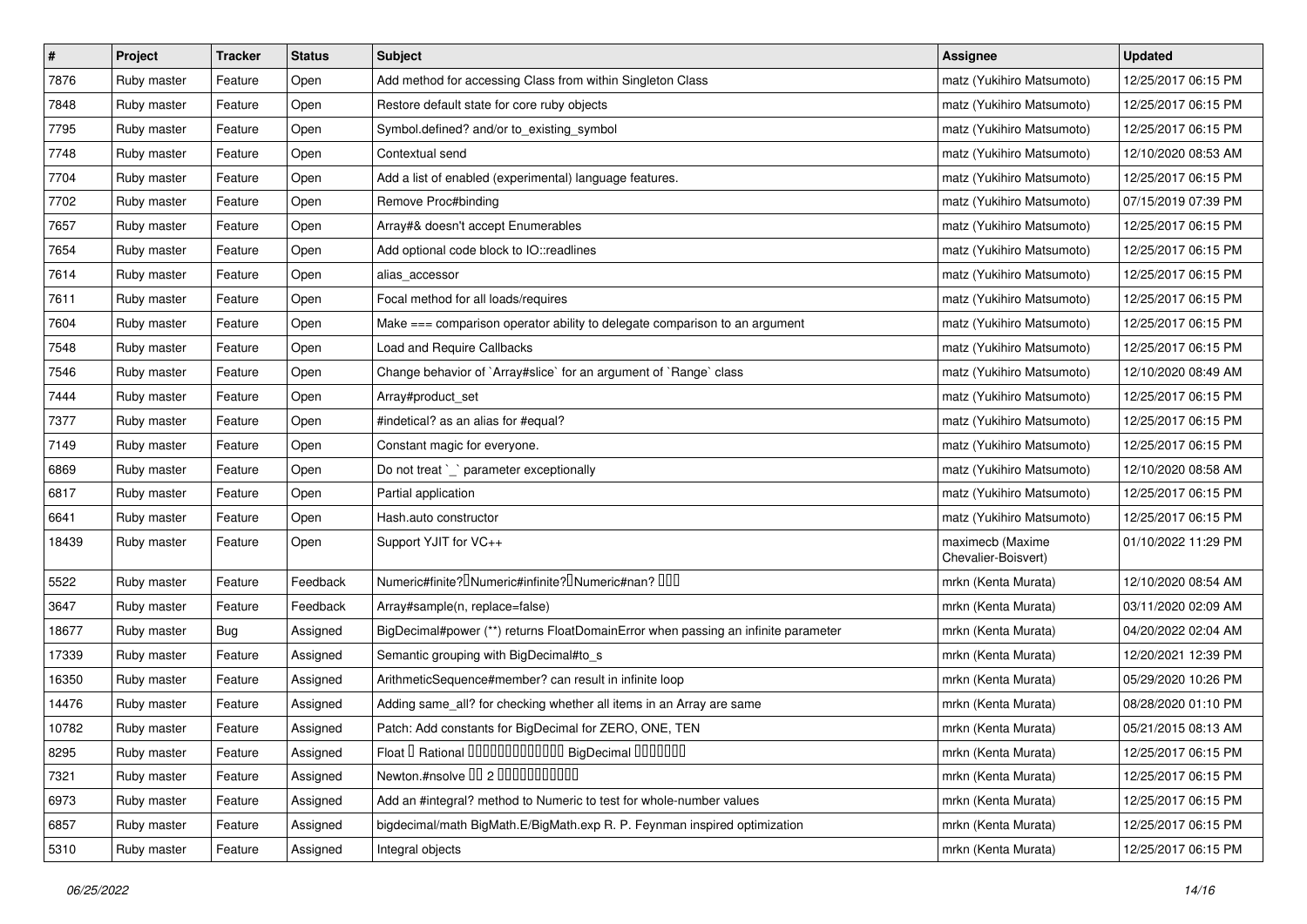| $\vert$ # | Project     | <b>Tracker</b> | <b>Status</b> | Subject                                                                                                      | <b>Assignee</b>         | <b>Updated</b>      |
|-----------|-------------|----------------|---------------|--------------------------------------------------------------------------------------------------------------|-------------------------|---------------------|
| 5179      | Ruby master | <b>Bug</b>     | Assigned      | Complex#rationalize and to_r with approximate zeros                                                          | mrkn (Kenta Murata)     | 01/17/2020 03:00 AM |
| 5133      | Ruby master | Feature        | Assigned      | Array#unzip as an alias of Array#transpose                                                                   | mrkn (Kenta Murata)     | 12/25/2017 06:15 PM |
| 5654      | Ruby master | Feature        | Assigned      | Introduce global lock to avoid concurrent require                                                            | nahi (Hiroshi Nakamura) | 12/25/2017 06:15 PM |
| 3388      | Ruby master | Feature        | Feedback      | regexp support for start_with? and end_with?                                                                 | naruse (Yui NARUSE)     | 12/25/2017 06:02 PM |
| 18371     | Ruby master | Misc           | Assigned      | Release branches (release information in general)                                                            | naruse (Yui NARUSE)     | 03/23/2022 10:32 PM |
| 17638     | Ruby master | Feature        | Assigned      | Support backtracing with the libbacktrace library                                                            | naruse (Yui NARUSE)     | 03/05/2021 03:40 PM |
| 17111     | Ruby master | Feature        | Assigned      | Improve performance of Net::HTTPHeader#set_form by 40%                                                       | naruse (Yui NARUSE)     | 08/10/2020 05:36 AM |
| 13221     | Ruby master | Feature        | Assigned      | [PATCH] gems/bundled_gems: add "curses" RubyGem                                                              | naruse (Yui NARUSE)     | 09/25/2017 06:32 PM |
| 11526     | Ruby master | <b>Bug</b>     | Assigned      | Streaming HTTP requests are not idempotent and should not be retried                                         | naruse (Yui NARUSE)     | 07/01/2019 09:16 PM |
| 9020      | Ruby master | Feature        | Assigned      | Net::HTTPResponse predicate/query methods                                                                    | naruse (Yui NARUSE)     | 12/25/2017 06:15 PM |
| 6265      | Ruby master | Feature        | Assigned      | Remove 'useless' 'concatenation' syntax                                                                      | naruse (Yui NARUSE)     | 08/10/2016 02:36 AM |
| 5764      | Ruby master | Feature        | Assigned      | Net::HTTP should assume HTTP/0.9 on unexpected responses                                                     | naruse (Yui NARUSE)     | 07/15/2019 05:06 PM |
| 5461      | Ruby master | Feature        | Assigned      | Add pipelining to Net::HTTP                                                                                  | naruse (Yui NARUSE)     | 12/25/2017 06:15 PM |
| 16559     | Ruby master | Feature        | Open          | Net::HTTP#request injects "Connection: close" header if #started? is false, wasting HTTP server<br>resources | naruse (Yui NARUSE)     | 05/28/2020 07:37 PM |
| 15940     | Ruby master | Feature        | Open          | Coerce symbols internal fstrings in UTF8 rather than ASCII to better share memory with string literals       | naruse (Yui NARUSE)     | 07/30/2019 04:17 AM |
| 15931     | Ruby master | Feature        | Open          | encoding for CESU-8                                                                                          | naruse (Yui NARUSE)     | 12/20/2019 05:42 AM |
| 15007     | Ruby master | Misc           | Open          | Let all Init_xxx and extension APIs frequently called from init code paths be considered cold                | naruse (Yui NARUSE)     | 12/06/2018 11:05 AM |
| 10628     | Ruby master | Misc           | Open          | Peformance of URI module                                                                                     | naruse (Yui NARUSE)     | 12/26/2014 04:08 PM |
| 7892      | Ruby master | Bug            | Open          | MIME encoding bug of NKF.nkf                                                                                 | naruse (Yui NARUSE)     | 12/25/2017 06:15 PM |
| 13332     | Ruby master | Feature        | Feedback      | Forwardable#def_instance_delegator nil                                                                       | nobu (Nobuyoshi Nakada) | 09/25/2017 08:20 AM |
| 9414      | Ruby master | <b>Bug</b>     | Feedback      | strftime returns incorrectly encoded string                                                                  | nobu (Nobuyoshi Nakada) | 01/05/2018 09:00 PM |
| 9208      | Ruby master | <b>Bug</b>     | Feedback      | Win32 ANSI color no longer works since revision 43331                                                        | nobu (Nobuyoshi Nakada) | 06/17/2022 09:35 AM |
| 8973      | Ruby master | <b>Bug</b>     | Feedback      | Allow to configure archlibdir for multiarch                                                                  | nobu (Nobuyoshi Nakada) | 06/16/2022 08:22 AM |
| 7652      | Ruby master | Feature        | Feedback      | Add FreeMiNT support to Ruby                                                                                 | nobu (Nobuyoshi Nakada) | 12/25/2017 06:15 PM |
| 5174      | Ruby master | Feature        | Feedback      | Export ruby_init_prelude()                                                                                   | nobu (Nobuyoshi Nakada) | 12/25/2017 06:15 PM |
| 17662     | Ruby master | Misc           | Assigned      | The heredoc pattern used in tests does not syntax highlight correctly in many editors                        | nobu (Nobuyoshi Nakada) | 06/30/2021 12:54 PM |
| 17578     | Ruby master | <b>Bug</b>     | Assigned      | mkmf experimental C++ Support                                                                                | nobu (Nobuyoshi Nakada) | 01/27/2021 03:51 AM |
| 16836     | Ruby master | Bug            | Assigned      | configure-time LDFLAGS leak into ruby pkg-config file                                                        | nobu (Nobuyoshi Nakada) | 08/14/2021 09:10 AM |
| 16747     | Ruby master | Misc           | Assigned      | Repository reorganization request                                                                            | nobu (Nobuyoshi Nakada) | 05/22/2020 01:30 PM |
| 16497     | Ruby master | <b>Bug</b>     | Assigned      | StringIO#internal_encoding is broken (more severely in 2.7)                                                  | nobu (Nobuyoshi Nakada) | 10/26/2021 04:31 PM |
| 16025     | Ruby master | Misc           | Assigned      | 'st_check_for_sizeof_st_index_t' declared as array with a negative size (emscripten)                         | nobu (Nobuyoshi Nakada) | 07/30/2019 11:20 AM |
| 15806     | Ruby master | Misc           | Assigned      | Explicitly initialise encodings on init to remove branches on encoding lookup                                | nobu (Nobuyoshi Nakada) | 08/29/2019 04:29 AM |